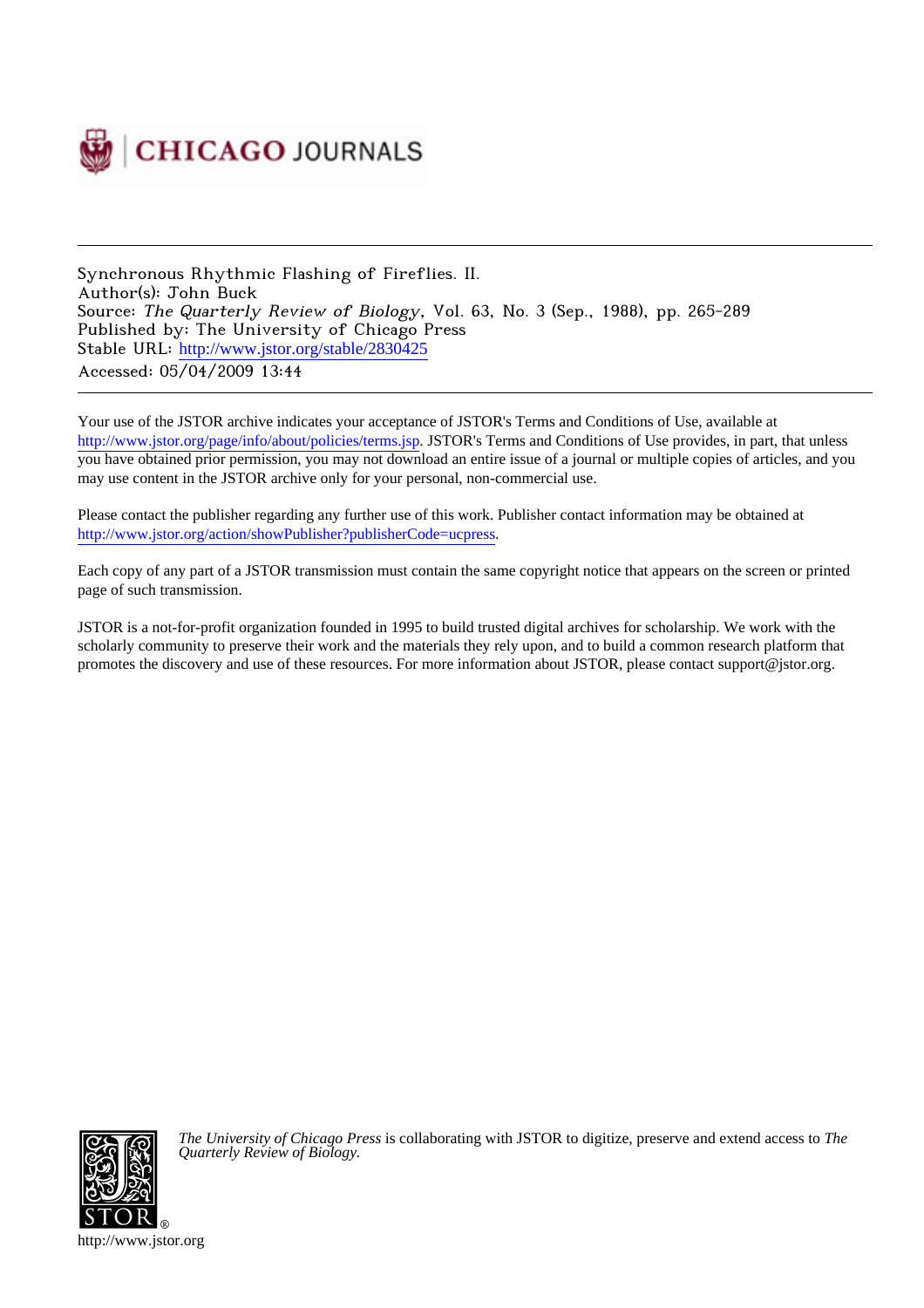# THE QUARTERLY REVIEW of BIOLOGY



Exactly fifty years ago John Buck wrote a review of synchronously flashing fireflies for The Quarterly Review of Biology (Vol. 13:301-314, 1938). Since that time we have learned much about the biochemistry and physiology of firefly luminescence. The firefly lantern has even become a tool for the assay of the major energy compound of cells, ATP. The study of flash communication in many firefly species has revealed that timing relations between the flashes provide the necessary information in this system for sexual and species selection. Nowhere is the ability to control the timing of flashes more strongly exhibited than in the synchronously flashing fireflies of Southeast Asia. These fireflies provide the ultimate test of our biochemical, physiological and behavioral theories of firefly flash communication.

## SYNCHRONOUS RHYTHMIC FLASHING OF FIREFLIES. II.

JOHN BUCK

Laboratory of Physical Biology, National Institutes of Health, Bethesda, Maryland 20892 USA

## **ABSTRACT**

Synchronized flashing by males of some firefly species involves a capacity for visually coordinated, rhythmically coincident, inter-individual behavior that is apparently unique in the animal kingdom except for a few other arthropods and for man. This paper reviews  $(1)$  diverse communicative interactions that have evolved from elementary photic signals, (2) physiological mechanisms of synchronism, and (3) theories about its biological meaning. Work of the past 20 years shows that flash synchrony is widespread geographically and taxonomically, appears in an astonishing range of spectacular display types, utilizes several neural flash-control mechanisms and is pervasively but enigmatically involved in courtship. No proposed function for synchrony has been fully established but theory and physiology concur in indicating that synchrony aids male orientation toward the female, female recognition of male flashing, or both. Increased mate choice for the female is one likely ultimate benefit.

## **INTRODUCTION**

VER THE PAST four hundred years many anecdotal accounts of synchronous flashing of myriads of fireflies in trees in Southeast Asia have been scattered through travel books. Early in this century sightings

of synchrony among flying fireflies in American meadows began to appear. No reasonable explanation of the behavior was offered: in fact a strong aura of incredulity or even mysticism pervaded the subject.

Fifty years ago, when I published the first review of the behavior (Buck, 1938), Indochina

This work is in the public domain.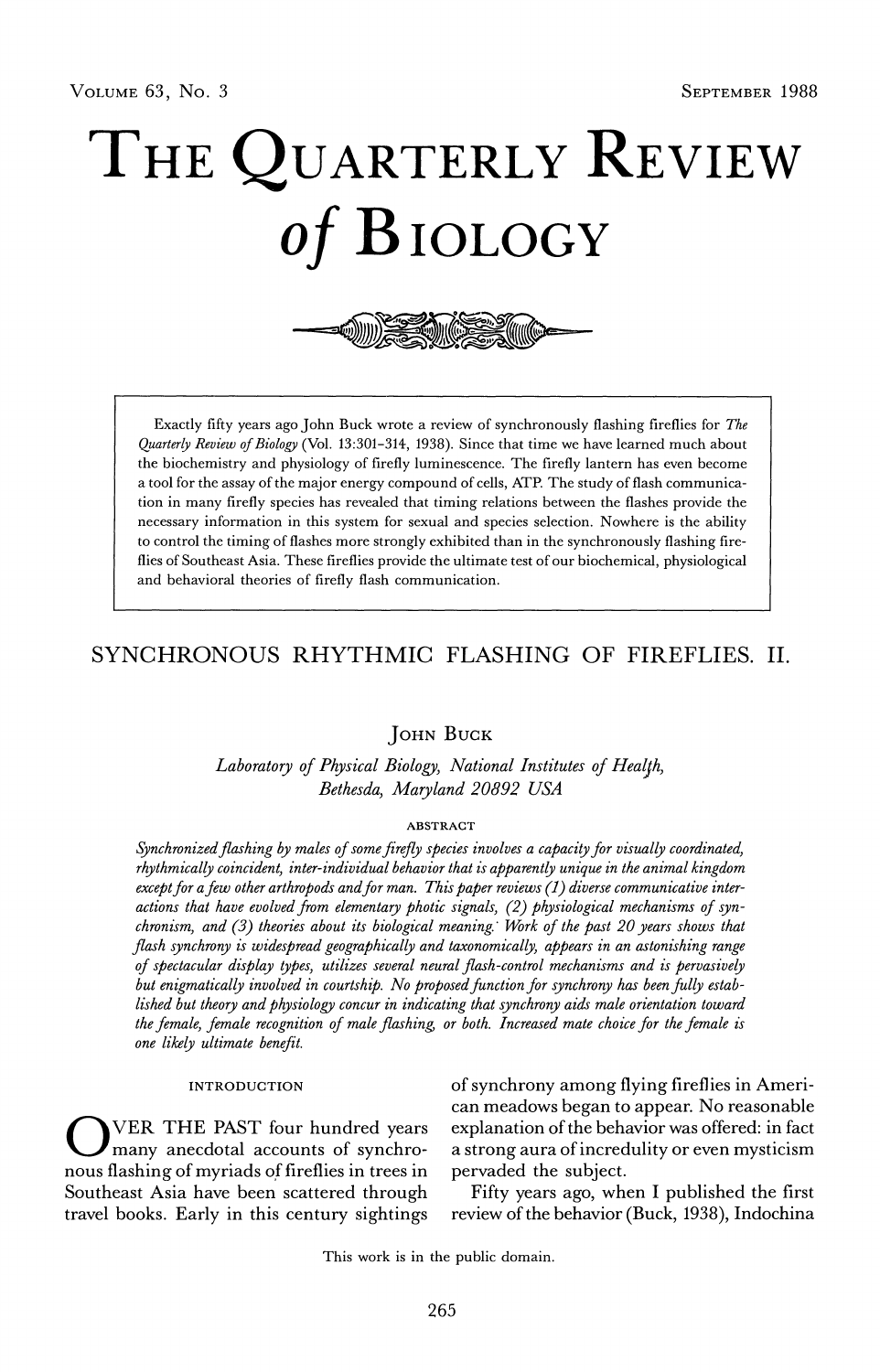was weeks away, few biologists had seen Oriental tree swarms and "the" firefly was an odd insect that one remembered catching as a child. The fast film, laboratory oscillosope and image-intensifier that would eventually confirm and dissect synchrony were, like the jet airplane and the neodarwinian revolution, still in the future. It was not surprising, therefore, that hardly anything could be said about either mechanism or meaning of this remark-

able communal behavior. Today the phenomenon has been photographed, charted and videotaped, shown to occur in several modes and in many species, assigned a variety of functions and modeled from a substantial information base about oscillatory cells and neural networks. Though no less memorable a spectacle, the behavior has graduated from enigma to general significance in the fields of coordination physiology, group communication and evolutionary biology. At the same time its mysteries have multiplied. Each step of physiological elucidation has revealed new black boxes and each behavioral insight has left major puzzles yet unsolved.

#### A Sampling of Synchronies

A few interesting accounts that have come to light since the 60-odd references in previous surveys (Buck, 1938; Buck and Buck, 1968, 1978; Case, 1984) will give the subject's flavor. Pride of place in antiquity passes from Kaempfer's (1727:78-79) description of synchronized flashing at the classic locality, the banks of the Chao Phraya (Meinam) River in Thailand, to Hakluyt's (1589:151) account of what was probably the same phenomenon, as seen by Sir Francis Drake's 1577 expedition: ". . . our General . . . sayled to a certaine little Island to the Southwards of Celebes, . . . throughly growen with wood of a large and high growth. ... Among these trees night by night, through the whole land, did shew themselves an infinite swarme of fiery wormes flying in the ayre, whose bodies beeing no bigger than our common English flies, make such a shew of light, as if every twigge or tree had been a burning candle."

More than three centuries later Porter (1934, 1978:123-126) observed a very different behavior in far southwestern Indiana in which, from the ends of a long row of tall riverbank trees, synchronized flashes ". . . began moving toward each other, met at the middle, crossed and traveled to the ends, as when two pebbles are dropped simultaneously into the ends of a long, narrow tank of water. . . ."

In 1961 Adamson (p. 29) described a still different type of display, the first from Africa: "It is then too that one sees the great belt of light, some ten feet wide, formed by thousands upon thousands of fireflies whose green phosphorescence bridges the shoulder-high grass. The fluorescent band composed of these tiny organisms lights up and goes out with a precision that is perfectly synchronized, and one is left wondering what means of communication they possess which enables them to coordinate their shining as though controlled by a mechanical device."

A generation later, a flurry of full-dress bioluminescence expeditions had obtained photometric, cinematographic and electrophysiological measurements from congregational displays in Thailand, New Britain, New Guinea and Malaysia, confirming the reality of mass synchrony and uncovering a variety of types (Buck and Buck, 1966, 1968; Bassot and Polunin, 1967; Hanson, Case, Buck and Buck, 1971; Lloyd, 1973a,b; Hanson, 1978, 1982; Buck, Buck, Case, and Hanson, 1981; Buck, Buck, Hanson, Case, Mets and Atta, 1981; Case, 1980, 1984). Contemporaneously, Otte and Smiley (1977) photographed group wave synchrony of flying fireflies in central Texas, Ohba (1984) recorded two frequencies of synchrony in a Japanese species and Cicero (1983) described spectacular and enigmatic bouts of chain-flashing, tightening into synchronized strings, by fireflies on the ground in, of all places, the Arizona desert. Thus, work of the past 20 years has shown that "synchrony" is a complex of behaviors.

## Defining Synchrony

In the present context synchronization is only of interest if rhythmic. Isolated simultaneous events usually signify merely that several individuals with equal reaction times have responded to the same stimulus, as in the wheeling of flocks of birds (Potts, 1984) or schools of fish. The apparently perfectly coinciding flashes of groups of fireflies excited by explosions (Ruedemann, 1937) or piano music (Eskelund, 1947:147) have implications in regard to effects of sudden change in at-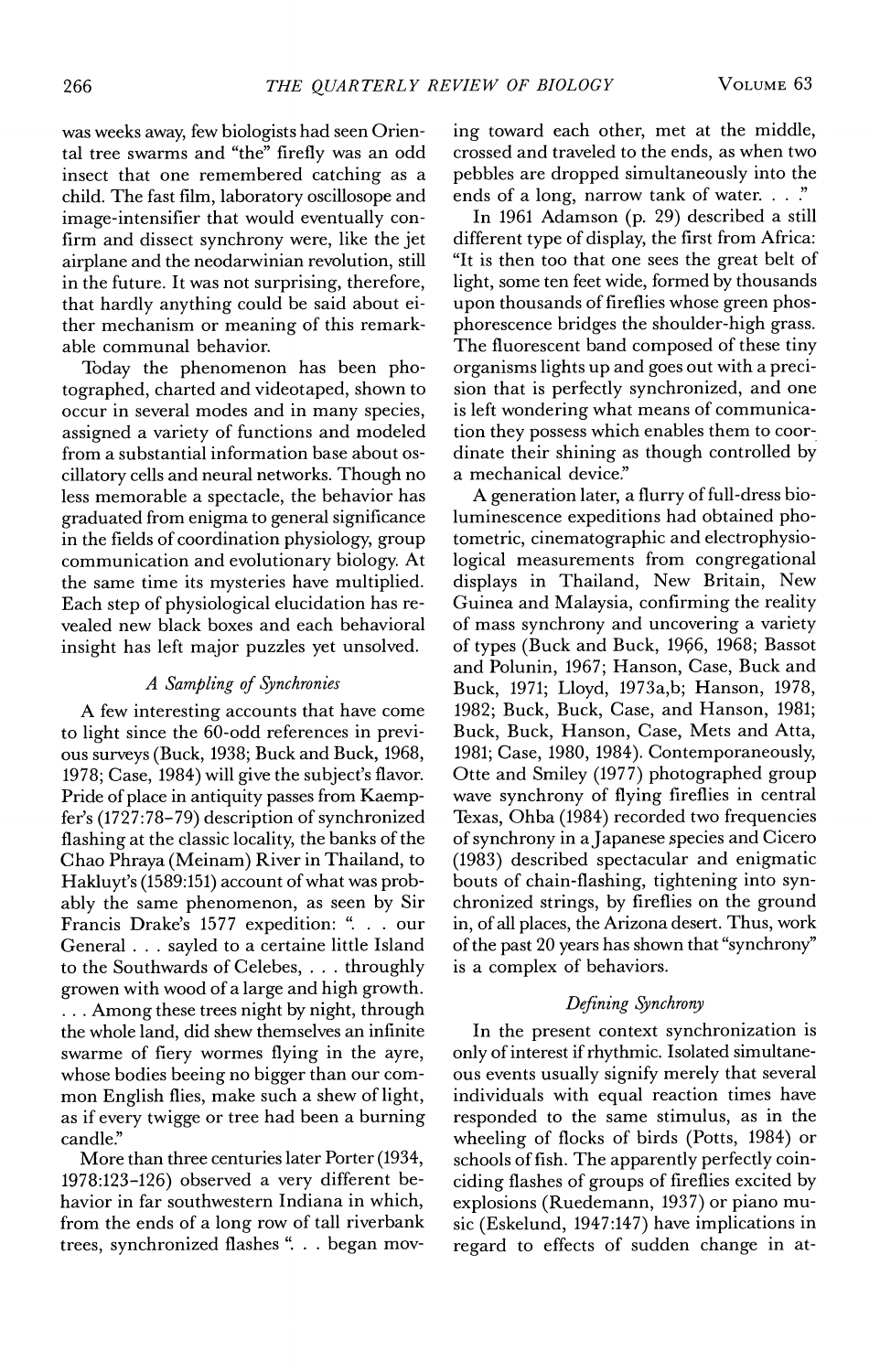mospheric pressure or oxygen tension on flashgeneration but not to the main foci of research on flash synchronization-the physiological control of the mutual entrainment and the significance of the behavior.

Natural rhythmic group synchrony must be defined arbitrarily since the flashing is never in perfect unison. Even a sinusoidal time distribution of flashes will catch the eye as a probably non-chance phenomenon and if there is total extinction between peaks few will doubt that the behavior reflects a specific entrainment mechanism. In practice, firefly "synchrony" refers to coordinated rhythmic group flashing, a definition covering serial responses to rhythmic photic driving (led or triggered synchrony), sequential individual-to-individual excitation (wave synchrony) and other types of mutual flashing discussed below.

Rhythmic communal synchronization occurs in body movements and sound production of a few insects and other arthropods (see Buck, 1938; Buck and Buck, 1968, 1978). It is also typical of many human activities  $-e.g.,$ dancing, the spontaneous rhythmic applause clapping by Russian opera, ballet and circus audiences and, notably, music. Even conducted orchestral music involves a large element of mutual cueing between performers. I well remember the memorial concert for the conductor Hans Kindler, which the National Symphony Orchestra played before an empty podium. Analysis of concerted rhythmic behaviors thus has wide application.

In 1938 it appeared that a sharp distinction could be drawn between the flash synchronization of tropical Asian fireflies and that of North American forms. The Oriental displays often featured vast numbers perched in trees, flashing in perfect coincidence ". . . hour after hour, night after night, for weeks or even months . . . " (Smith, 1935:151), whereas American reports emphasized rarity and transience, often with the flashing spreading through a dispersed flying population as a wave. It still appears that flashing rarely shows even small scale rhythmic synchrony in New World firefly species in which males search on the wing for individual sedentary females and conduct flash dialogs with them ("rovers") but both the behavioral distinction and the geographical dichotomy have blurred with additional study.

Better classification of display types is now possible from study of responses of individuals to experimental flashes of electric light (see below) but even the physiological distinctions that have emerged must be considered provisional in view of the surprising diversity in firefly flashing and of instances in which one mechanism of flash coordination may simulate another.

## Role of Female

In species in which the female normally responds to each flash of the male after a fixed delay, excellent synchrony among females can often be induced by beaming a flashlight over the habitat, but this behavior does not persist independently. In spite of occasional allusions to female participation (Hess, 1920) natural flash synchrony in dialog fireflies seems a behavior of males exclusively.

Little is known about involvement of females in mass synchrony in Southeast Asia. Direct observation is difficult, even in species like Pteroptyx malaccae in which the fireflies are mostly perched on leaves, because of the dense population, overwhelming beat of the male flashing, and "the problem of focusing on  $\dots$ small insects at a somewhat uncertain point in space during an instant of illumination in otherwise total darkness" (Case, 1980:613). Often, also, there are individuals of other firefly species in the trees. Females of Pt. malaccae, tener and cribellata apparently do not participate in either synchrony or dialog and their flashes are described as dimmer, longer and more irregularly timed than the male's (Haneda, 1966; Bassot and Polunin, 1967; Buck and Buck, 1968; Lloyd, 1973b; Buck and Buck, 1978; Case, 1980). In the only female investigated physiologically (Pt. cribellata of New Britain), individuals can flash spontaneously in a loose rhythm and synchronize with a laboratory photic driver, albeit much less precisely than the male, but have a free run (spontaneous) period 50 per cent longer than the male's and hence should not be able to entrain with males (Buck, Buck, Case and Hanson, 1981). Haneda (1966) found that Pt. cribellata females caged separately from males did not synchronize but in an unidentified species of western New Guinea he reported males and females synchronizing together in a tree.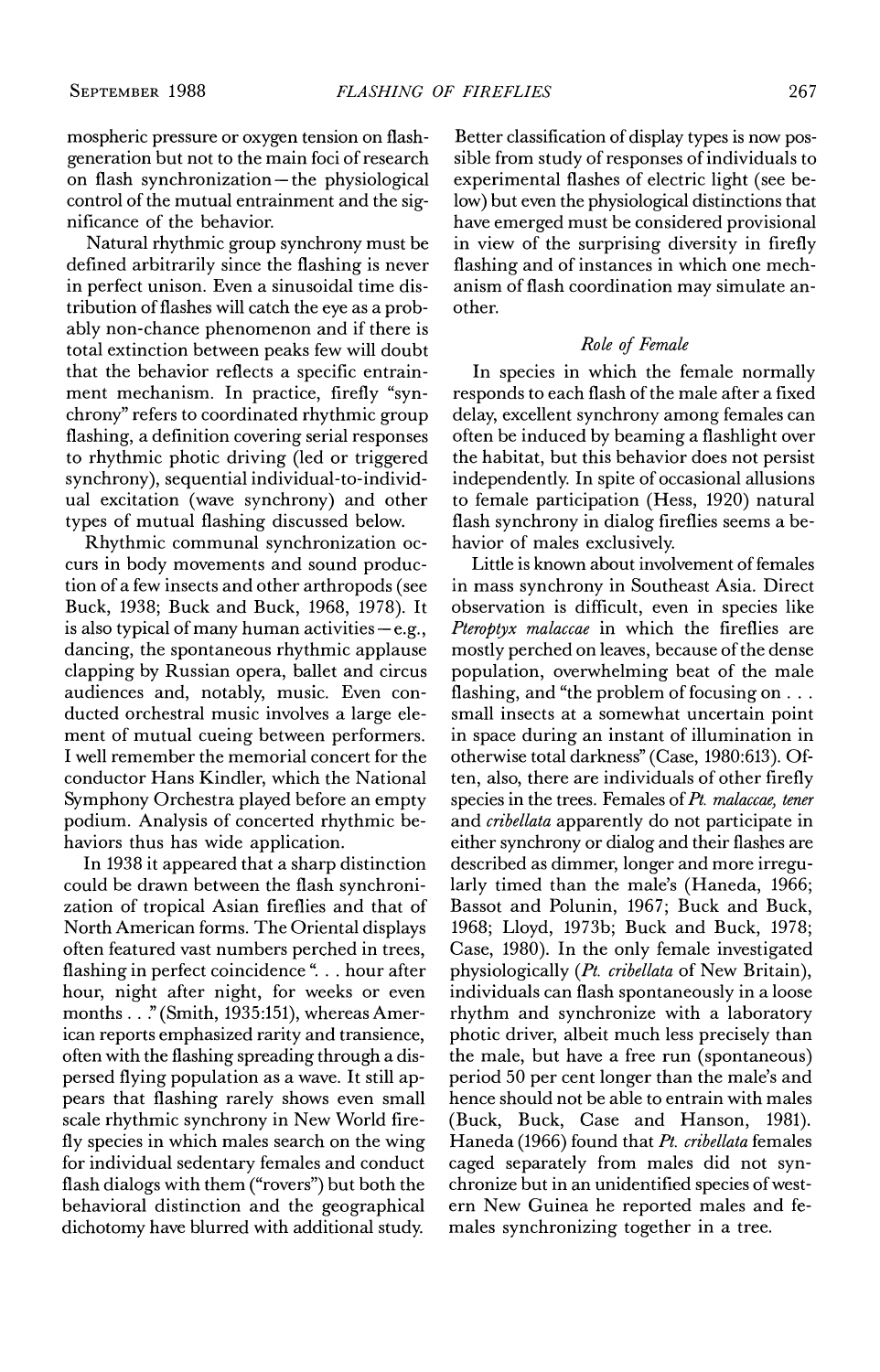## PHYSIOLOGY OF MALE-MALE PHOTIC INTERACTION

Synchronized flashing in firefly congregations implies that each participant is responding to visual input from others. There is a large literature demonstrating that single male and female fireflies of both synchronizing and nonsynchronizing species respond to flashes from other fireflies and to light signals from artificial sources, and that both spontaneous and responsive flashing are under nervous control.

Photic interactions between fireflies are typically all-or-none rather than graded. Hence, although response can be inhibited photically under laboratory conditions (e.g., Case and Buck, 1963; Case and Trinkle, 1968; Brunelli, Magni, and Pellegrino, 1977), both males and females normally respond to any of a wide range of suprathreshold stimulus flash intenstities, as might be anticipated in animals that signal in nature over widely variable distances and relative light-organ orientations. Similarly, though modulation of flash intensity or frequency has been described in a few species (e.g., Lloyd, 1972, 1973c; Carlson and Copeland, 1978), firefly flashes ordinarily have fairly uniform intensities, durations and delays, and spontaneous flashing (usually by males) is in a fixed, characteristic rhythm.

Typical male-female dialogs tend to be quite stereotyped in emission timing-so much so that flashing characteristics have come to be accepted as an important, and sometimes essential, part of taxonomic descriptions (e.g., Barber, 1951; McDermott and Buck, 1959; Lloyd, 1966, 1969a, 1973b; Ballantyne, 1987). Recently a new type of response, male-male dialog, has been recognized. As detailed below, this has made possible the deciphering of several flash synchronization mechanisms.

One untoward corollary of the narrow species-specifity of some flashing behaviors is that mistaken or uncertain species identifications can cause confusion and error. Two instances are relevant here. The first is that the male of the Thai race of "Pteroptyx malaccae" has a flashing period of 560 ms (Buck and Buck, 1968) whereas the Malay form of the thus far taxonomically indistinguishable Pt. malaccae studied by Case and his colleagues has a flashing period of about 900 ms (Hanson, 1978). Since I suspect that these fireflies will eventually be found to be distinct species, I have had to distinguish Thai and Malaysian races. The second taxonomic debacle is that in a recent careful restudy of part of the genus Pteroptyx (Ballantyne, 1987), the much-used "Pteroptyx" cribellata" from New Britain has been renamed Pt. effulgens. In this paper I have retained cribellata because so many cited data and references involve this name.

## Phase-Advance Synchronization

In some early reports synchrony was attributed to communal response to a particular leader. There is no evidence, however, of hierarchical distinction among fireflies. Blair (1915) and Richmond (1930) postulated that all individuals flash rhythmically with nearly the same period, due to alternate discharge and recovery of a battery-like mechanism and that each insect flashes immediately if stimulated near the time at which he would normally flash. The leader would thus be merely the firefly that happened to flash first after the last concerted flash. This hypothetical but prescient explanation is consistent with recent data from several species, most clearly in the common American Photinus pyralis, a form not usually observed to synchronize.

During courting, the solitary Photinus pyralis male flies along slowly, flashing about every  $6 s (23<sup>o</sup>)$ , and the sedentary female answers each of his signals after a 2-s delay (latency) (McDermott, 1911; Mast, 1912). The roving male responds to the female if, and only if, her answering flash occurs during the "early window," 1.5 to 2.5 s after his flash (Buck, 1937b; Case, 1984). Responses involve orientation and approach, but not giving a flashed answer. In addition, when two males are less than a meter apart and A flashes during B's "late window," 3.5 s or more after B's flash, B may flash immediately (0.4 s) (Buck, 1938; Case, 1984; Buck, Buck, Case and Hanson, unpub.). A's stimulus flash and B's response are thus closely clumped in time in comparison with the 6-s species interflash interval-i.e., A has caused B to synchronize with him.

After a Photinus pyralis male-male interaction, the participants continue on their respective courses and are usually out of range of each other within a cycle or two. There is no indication that B's flash is other than an automatic or reflex response (I shall call it "triggered") or that either male attracts the other. Males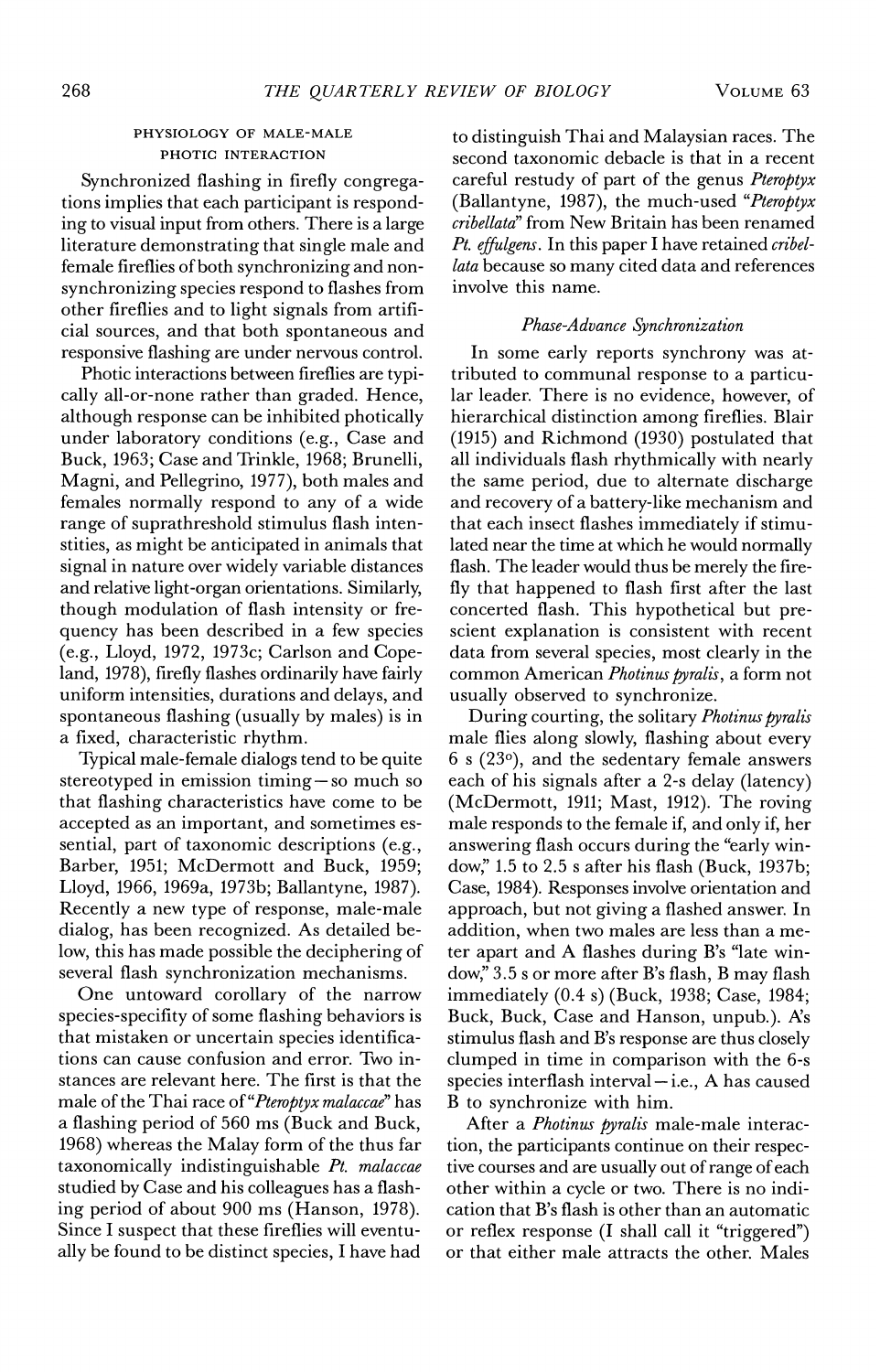are also triggered readily by artificial flashes imposed during the late window.

#### Phase-Advance Entrainment Model

Male A's flash not only triggers B's flash but resets (phase-shifts) the rhythm of B's spontaneous flashing so that he continues to flash close to the time of A's flashes even when A flies out of visual range. A previously unpublished working hypothesis to explain this phase-shifting of the flashing rhythm (Fig. 1) posits the following: (1) During rhythmic spontaneous flashing the flash-control pacemaker in the brain cycles between a basal level of excitation and a fully excited flash-triggering level (cycle a). (2) Each time excitation reaches the triggering level a neural message is sent to the light organ in the abdomen, evoking a flash after a motor delay of about 0.2 s (arrows). At the same time excitation returns quickly to baseline (cycle is reset endogenously). (3) When a photic stimulus (SIG) occurs during the male's normal late sensitivity window (LW) it raises excitation at once to the triggering level, initiating a flash and resetting the

pacemaker. If stimulation is rhythmic and the driver's flashes fall during the late windows of successive firefly cycles, each is reset and rhythmic synchrony with the driver ensues, and if the rhythm is faster the firefly responds with correspondingly shortened cycles (b-d). Since this type of resetting causes triggered individuals to flash earlier than normal, it will be called "phase-advance synchronization."

## Spread of Synchrony in Rover Congregations

Flash synchronization occurs in the field within small groups of *Photinus pyralis* males that are courting the same female, and has been induced experimentally (Buck, 1935). Originally, Buck proposed that the synchronized flashing of a group of males around Female X would, because of its enhanced intensity, stimulate answers from distant Female Y who would thereby attract her own synchronized cluster of males, in phase with the original group, and so on. The discovery of male late-window triggering provides a mechanism for this "attraction."

Though Male B is not attracted to Male A



Upper trace shows light emission  $(LT)$  in 6 successive flashes. First cycle (a) has the normal spontaneous 6 s interflash (IF) duration. Next cycle (b) shortened to 4.4 s by external flash signal (SIG) 0.4 s earlier, during the late sensitivity window (LW). Cycles c and d have also been reset by successive signals at 4 s intervals, and shortened cycles would continue if the rhythmic driving continued. Cycle e reverts to the natural 6 s period after cessation of driving. The phantom flash 3.4 s later indicates the phasing of the flashing rhythm had there been no resetting. The model trace indicates the postulated cycling of flash-pacemaker excitation between flash-triggering level (TR) and basal level (BAS). When excitation reaches TR, either normally (cycles a and e) or after having been abruptly raised to TR (reset) by a photic signal (cycles b-d), a neural message is sent from brain to abdominal light organ, exciting a flash. The 0.4 s total resetting delay in this species is made up of 0.2 s for the photic triggering and 0.2 s of motor conduction and excitation delay.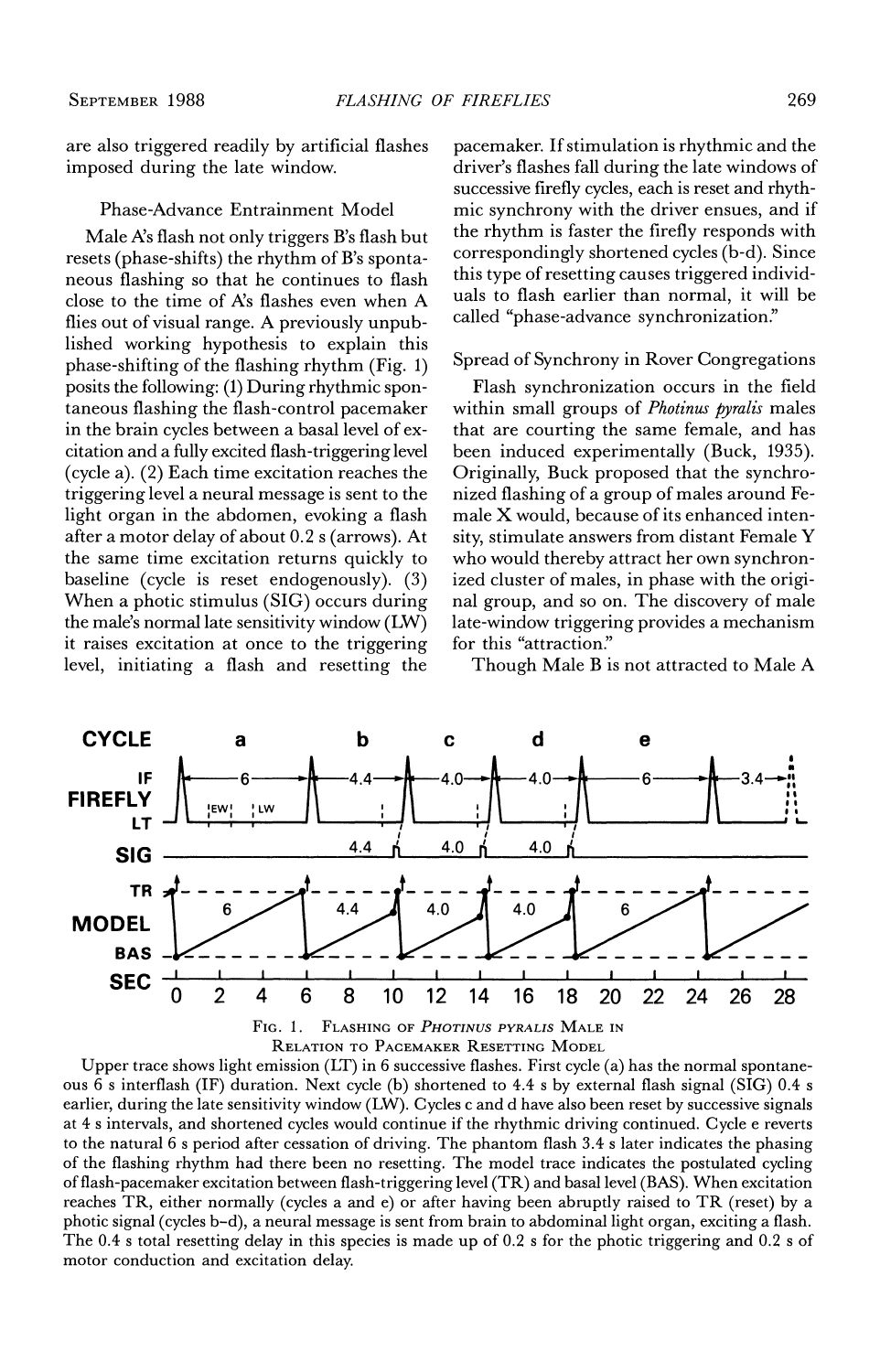when triggered by  $A$  (nor  $A$  to  $B$ ), if  $A$  is in dialog with a female at the time he triggers B, B is thereby put in proper phase to recognize (orient toward) A's female when she responds to A, and to court her independently. Synchrony will continue between A and B (and any other males near enough to be triggered by either A or B) as the males converge on the female. Since the triggering is a short-range response, such synchrony will not spread except in dense populations. There, mass synchrony should occur spontaneously, and whether or not responding females are present. In congregations too large for an individual flash to be seen throughout, it would be expected that the concerted flashing rhythm would occur as waves radiating out from one or more foci as sequential excitation spreads centripetally.

"Wave," "chain" or "sweeping" synchrony features in many field accounts of known or probable rover species (e.g., in Photinus consanguineus: Hess, 1920; Luciola mingrelica: Baldaccini, Fiaschi and Papi, 1970; P. concisus: Otte and Smiley, 1977). It has also been reported in unidentified fireflies (Porter, 1978; several citations in Buck, 1938). In  $P$ . pyralis, the individuals in any one male-male interaction of course flash in a particular sequence, but video study of pairs and small groups shows that in different episodes, because of the variability of the male's flashing rhythm, flashes may coincide or the original follower may do the triggering (Buck, Buck, Case and Hanson, unpub.).

## Prevalence of Phase-Advance Synchrony

Courting codes dependent on a fixed response delay of the female have been found in many fireflies (e.g., Lloyd, 1966) but rarely has any but very localized synchrony been reported. In Photinus pyralis transient synchrony in a dense congregation was seen once in 10 years by Rau, 1932 (see also R. Alexander, 1975). In my long experience with that species the phenomenon has been patchy and ephemeral. Even in large populations dispersed over open terrain it is at best a transitory behavior among a few to a few dozen flying neighbor males that flash in good register for a few cycles before gradually dispersing and being replaced by one or more local clusters elsewhere. Miller (1935) gave a very similar

description of "constellations" in the Jamaican P. synchronans. The synchrony of P. concisus, as observed by Otte and Smiley (1977), who saw it in only two seasons of four, and by Elisabeth Buck and myself (unpub.), agrees closely with that in P. pyralis and in Luciola mingrelica (Baldaccini, Fiaschi, and Papi, 1970). In Hess's (1920) description of hundreds of fireflies filling a small valley, the synchrony spread as an augmenting wave and was triggerable artificially. Episodes could be hastened by 20 per cent.

## Phase-Delay Synchronization

When males of Pteroptyx cribellata of New Britain are exposed to rhythmic flashes of electric light they flash in coincidence with them if the imposed "driving" rhythm is the same as that of their spontaneous flashing (Fig. 2a, 3d cycle); they appear to flash later than the corresponding signal when the driving period is shorter (2b, dotted lines); and they lead the signal when the driving period is longer (2c, dotted lines). In other words, at faster driving frequencies the firefly's interflash is shortened, and at slower driving frequencies it is lengthened (Hanson, Case, Buck and Buck, 1971: Buck, Buck, Case and Hanson, 1981).

## **Entrainment Model**

When *Photinus pyralis* males entrain to rhythmic signals they flash after each signal, a behavior consistent with direct serial triggering and driveability at higher-than-normal rate (Fig. 1, b-d). The same explanation could apply to the apparent phase lag of Pteroptyx cribellata entrained at a frequency higher than normal (Fig. 2b) but it fails to account for the synchrony at slower-than-normal driving, in which the animals appear to flash ahead of the corresponding signals (Fig. 2c).

From evidence that the male's flash periodicity accurately mirrors the cycling of the flash pacemaker in the brain (Buck, Buck, Hanson, Case, Mets and Atta, 1981; Buck, Buck, Case and Hanson, 1981) it was deduced that in Pteroptyx cribellata a photic signal resets excitatory state not to the triggering level, as in Photinus pyralis, but to the basal level. If excitation is set back to the baseline rather than forward, the cycle, instead of being terminated prematurely, is restarted and runs for its full normal duration before reaching the triggering level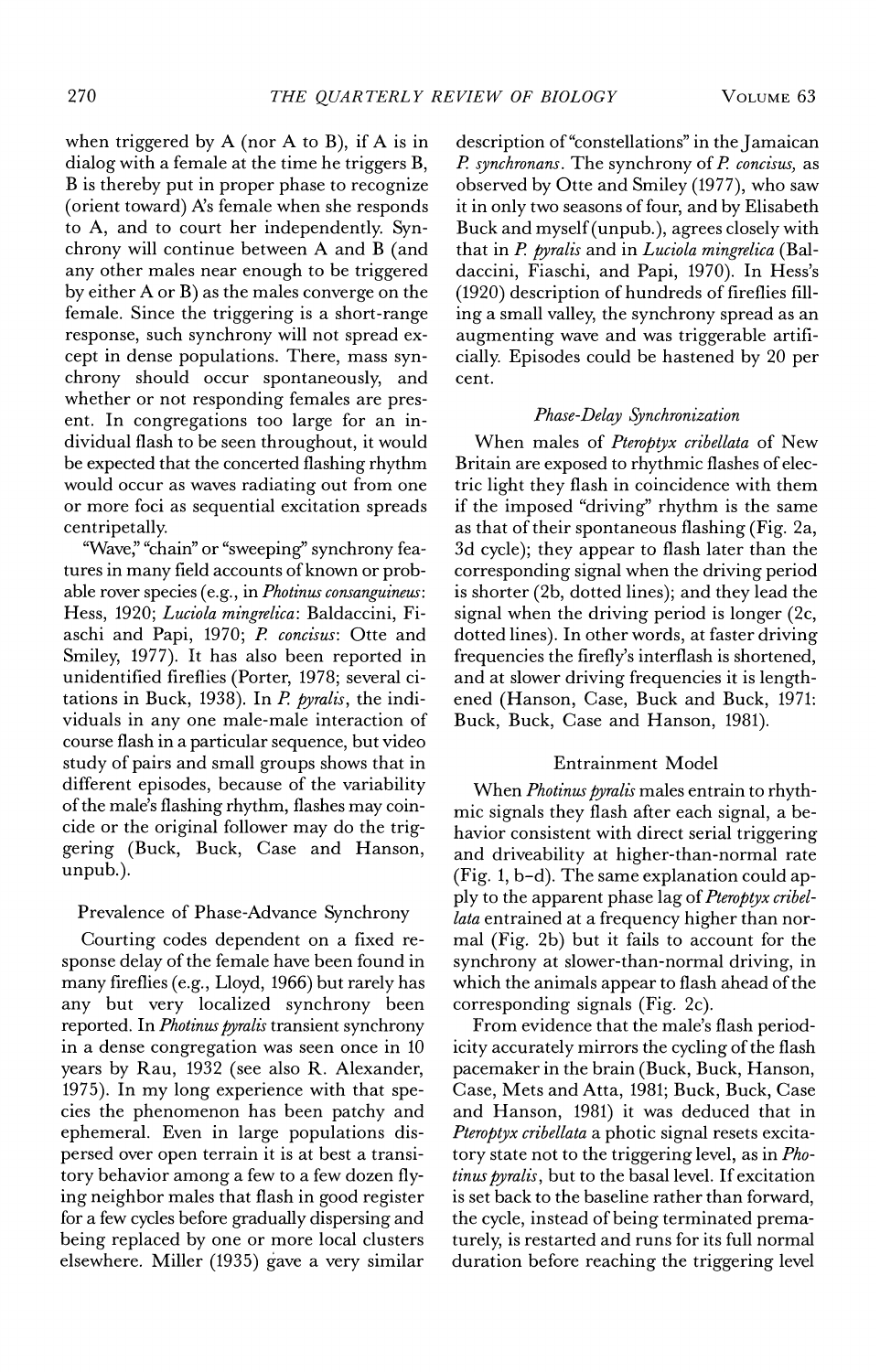and exciting a flash. When reset by signals delivered at the normal species rhythm (ca. 1 Hz) the two rhythms come into synchrony in the following cycle (Fig. 2a).

To explain apparent cycle shortening (entrainment to faster-than-normal rhythm) it was postulated that a signal seen near the end of the flashing cycle, after the pacemaker has initiated a normal endogenous flash-exciting neural message, and that message is on its way down the cord to the light organ, can reset the timing cycle as usual, but cannot prevent the already "committed" flash from occurring also (Fig. 2b). The neural delay necessary to allow observed cycle-shortenings-of the order of 200 ms – has been confirmed directly by electrophysiological measurements (Buck, Buck, Case and Hanson, 1981).

When the driving period is longer than the animal's the firefly flashes in advance of each

contemporary signal (Fig. 2c). This seeming anticipation is an artifact. Because of the fullcycle resetting, response is really being made to the signal of the *preceding* cycle (dashed lines) not the concurrent (closest) signal (dotted lines).

In Pteroptyx cribellata, in contrast to Photinus *pyralis*, there is apparently no late window. The pacemaker can be reset by a signal introduced anywhere in the interflash interval, the true response flash appearing always one full cycle later (dashed lines, Fig. 2). Though the photic response of Pt. cribellata enables the male to duplicate a wide range of flashing rhythms it is not apparent where in nature this ability would be useful. Rather, the entrainment mechanism seems adapted to maximize the chances that one male's flash will reset another male's flashing cycle and bring about conspecific synchrony.



FLASHING OF PTEROPTYX CRIBELLATA MALE IN PACEMAKER RESETTING MODEL FIG. 2. Diagram modified from that in Buck, Buck, Case, and Hanson, 1981. LT = light; IF = interflash duration. (a) Rhythmic driving at the 1-s species rhythm. First, one cycle of spontaneous flashing. The first signal flash (SIG) occurs 0.2 s after the firefly's second flash, lengthening the interflash to 1.2 s. After that the firefly duplicates the driving rhythm and flashes in synchrony with each successive signal as long as rhythmic driving continues. The pacemaker model represents each flash (small vertical arrow) as occurring 0.2 s after pacemaker excitatory state has reached its triggering level and then fallen spontaneously back to basal level, restarting the cycle of rising excitatory state. When an external photic signal is seen, excitation is abruptly reduced again to baseline.

(b) Rhythmic photic driving at faster-than-normal rhythm (0.9 s period). Two successive cycles of steadystate driving are shown, with the firefly duplicating the rhythm and flashing 0.1 s after each signal. In the corresponding pacemaker model excitation is reset immediately to baseline by each signal, shortening the triggering-to-triggering interval (and interflash) to 0.9 s.

(c) Rhythmic driving at slower-than-normal rhythm (1.4 s). Two cycles from steady-state entrainment are shown, with the firefly duplicating the driving period. The pacemaker (bottom trace) is shown as being reset by each external flash (SIG), 0.4 s after the preceding flash, lengthening the interflash to 1.4 s.

In the three driving sequences note that although the male rhythm changes markedly, and the firefly sometimes flashes later than the nearest-in-time signal (b, dotted lines connecting signal symbol and rise of flash) and sometimes earlier (c), the delay between signal and true response (dashed lines connecting signal and subsequent flash) remains a constant 1 s.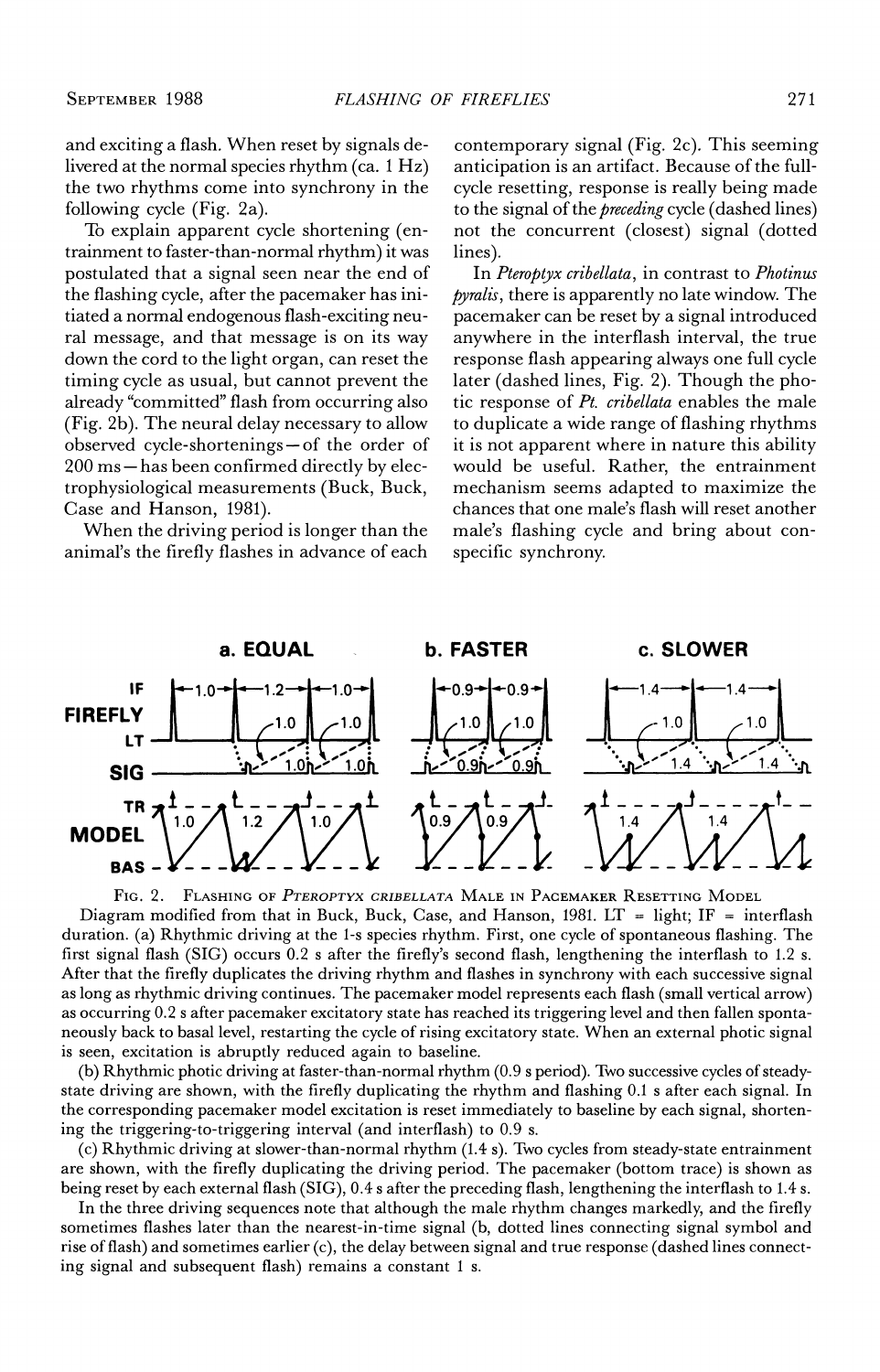## Establishment of Concerted Flashing in Habitual Synchronizers

According to Buck and Buck (1968) the male of the Thai race of Pteroptyx malaccae flashes in a 12 Hz twinkle or flicker while flying to, around, and through the tree but, once at rest, he usually soon shifts to flashing at about 560 ms intervals. Flickering males flying indoors (in the absence of females) were attracted to each other, even colliding, but once at rest on a wall and flashing rhythmically at 560 ms they rarely established themselves closer together than 10 to 15 cm. Centers of synchrony built up slowly, two individuals often flashing independently for up to half a minute (ca. 50 cycles) before the flashes coincided. At this point their rhythms locked together and continued in synchrony thereafter. Synchronized groups of up to a dozen, formed thus, spanned distances of up to 1 m.

Swarm assembly and synchronization in some species do not require perching. In Pteroptyx cribellata and Luciola pupilla, normal tree synchrony involves a population in constant, slow, hovering flight. In these and some other species, males flying outside the tree may synchronize with those within.

The involvement of male-male aggression in the assembly of Pteroptyx malaccae is moot. In another laboratory experiment, walking synchronizing males darted at one another, with much flickering, if they converged to within a centimeter (Buck and Buck, 1978, observations with J. M. Bassot). We suggested that there is a distance-dependent reversal in the attractive effect of light. Males are first mutually attracted, then perch in relatively stable spacing, then, at still shorter distances, repel each other aggressively. We further suggested that incoming males establish themselves on separate leaves which they defend against encroachment by other males and on which they display by flashing in the species-specific rhythm (see also Lloyd, 1973a). Neither suggestion has been confirmed.

It was reported long ago that specific firefly trees were used for river navigation (Watson,  $1928:17$ , implying a population that is quasipermanent rather than new each evening. In some species, fireflies of both sexes have been found in trees by day (Haneda, 1941, 1966; Buck and Buck, 1966; Bassot and Polunin, 1967) but in other species they are apparently absent (Haneda, 1966).

From observations on the Malaysian Pteroptyx malaccae, Case (1984:214) reported that "While aggregations are stable over many nights, the aggregation is built up each day, before flashing is well established, from individuals remaining from the previous night or by a large-scale fly-in of largely non-flashing males from nearby shelters around dusk. . . . As the evening's display starts, the first few individuals seen are in synchrony, and synchrony is maintained virtually continuously, even in flight. Sex ratios in the aggregation are dominantly male early in the evening but even out with the arrival of recruits as the evening progresses. At least in Pt. tener, synchrony wanes after midnight, and departures from the display trees are common as dawn approaches (Kumar, 1979; J. Case, unpub., 1983)."

## Wave Flashing in Habitual Synchronizers

In roving species with short-latency, phaseadvance male-male entrainment, where individual males trigger others within eveshot, spread of luminescence as a wave would be expected. Phase-shifting has not been investigated in the wave synchronies reported in certain tropical Asian species such as a Balinese rice-paddy firefly seen by J. F. Case and a highland New Guinean flickerer (Buck and Buck, 1968:468), and Haneda's (1966) West Irian form.

Unexpectedly, wave synchrony can also occur in species with phase-delay synchronization when local groups drift out of register because of slight individual variations in flashing period. Haneda (1966) reported wave spread between groups of Pteroptyx cribellata fireflies in top, middle and bottom of a large tree. R. Alexander (1935) observed waves sweeping from tree to tree in Thailand as in Porter's (1978) Ohio River display. Buck and Buck (1968:1321) described an ephemeral "local swirling or wavelike effect" in Pt. malaccae and noted (1978:486) that "Mass synchrony in  $Pt$ . cribellata and Luciola pupilla breaks down and re-establishes itself spontaneously every 100-200 flashing cycles." Wavelike mass flashing is often seen as a transient stage in such resynchronization and in tree populations recovering from external mechanical or photic disturbance.

The possibility of human visual illusion needs to be kept in mind also, since Case and his colleagues were unable to confirm instru-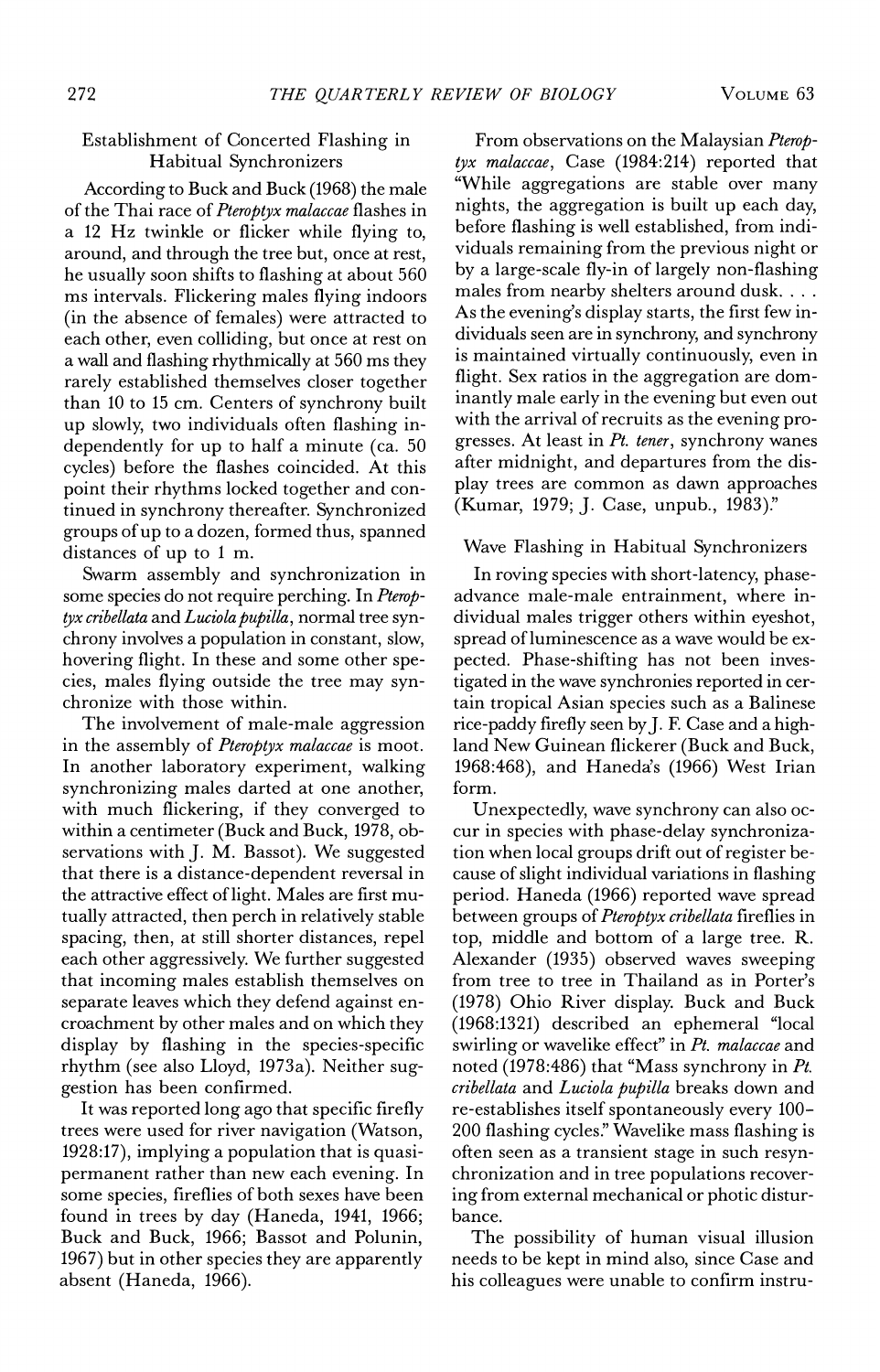mentally their visual impression that ". . . synchronized community flash maxima move rapidly as a concerted front, or wave, from a source to distant parts of the aggregation" (Case, 1984:213). In videotapes recorded at three widely separated points in a large display they found slight asynchrony between local groups, but no sweeping spread.

## Phase-Delay Synchrony in Rovers

Photinus macdermotti, P. greeni and P. consanguineus are closely related American roving fireflies in which the male emits rhythmically a pair of advertising flashes rather than a single flash as in  $P$ . pyralis. In none of these species has group synchrony been observed in the field (the "P. consanguineus" display of Hess, 1920, involved a singly flashing species) but observations on interactions between individual captive males strongly implicate phase-delay resetting.

In Photinus macdermotti the male's paired flashes are 2 s apart and are usually repeated rather irregularly at intervals approximating four seconds. The female responds 1.2 s after the second of the male's paired flashes. Lloyd (1979, 1981a,b) and Carlson and Copeland (1985, 1988), working with different populations of this species, observed that one male sometimes emitted a single flash coinciding with the second of another, nearby, male, and sometimes flashed shortly after the female's response to the other male. Calling the first type of response "synchronous" and the second type "delayed," Carlson and Copeland postulated that the synchronous flash was a response to the first flash of the other male's pair and the delayed flash a response to the second. From numerous measurements they showed that both responses had a 2-s latency. Since 2 s is the normal male intra-pair interval, the responses correspond to the type of full-cycle setback (phase-delay) synchronization previously known only from Pteroptyx cribellata rather than the immediate phase-advance resetting characteristic of rovers such as *Photinus pyralis* and P. concisus. Other responses in P. macdermotti will be considered later in the Functions section.

## Further Physiological Aspects of Synchrony Comparison of Phase-Advance and **Phase-Delay Resetting**

Phase-delay synchrony tends to be more regular than phase-advance synchrony. Pho-

tometric recordings of the Thai Pteroptyx malaccae showed flash registration during synchrony so precise that the flashing of several males together was sometimes indistinguishable from that of a single animal (Buck and Buck, 1968). In contrast, cinema films of *Photinus concisus* (Otte and Smiley, 1977) and video measurements on P. pyralis (Case, 1984) showed spreads of more than a second between individual flashes in a given synchronic episode. In the Thai Pt. malaccae, standard deviations for electronically recorded flashing rhythms of individual males were sometimes as low as 2.5 for a 560 ms mean period, indicating that 95 per cent of the periods fell between 555 and 565 ms. The Pt. malaccae male is 10 times as regular as the typical P. pyralis male, to judge from stopwatch records from free-flying males of the latter species (Buck, 1937b). In fact the Pt. malaccae flashing rhythm is often considerably more regular than traditonal "clockwork" rhythms such as human heartbeat during sleep and the calling of the whipporwill (Buck and Buck, 1968).

The lower flash coherence in phase-advance synchronic episodes can probably be attributed to the physiological delay (latency) in malemale triggering (up to 0.5 s in different species) whereas phase-delay flashing in a particular episode does not depend on resetting in that episode. In both types of entrainment, flash registration in a given cycle is also influenced by the pacemaker period preceding the flash of that cycle. If the flashing rhythm is variable enough, a male that flashes earlier than another in the nth episode may flash in unison with him in the  $(n + 1)$ th or even flash later. Whether flash pacemakers of species with phase-delay synchrony are intrinsically more regular than those of phase-advance species is uncertain because of the difficulties in separating the variability of the pacemaker from the variability of the brain-to-lantern motor conduction pathway (Buck, Buck, Hanson, Case, Mets and Atta, 1981) and because the periods of typical free-flying rover males are likely to be more influenced by environmental conditions than those of the typically perching males in East Asian trees.

## Period-Matching and Phase-Shifting

In the Pteroptyx cribellata phase-delay synchrony the animal is able to phase-shift its flashing by major increments (i.e., to produce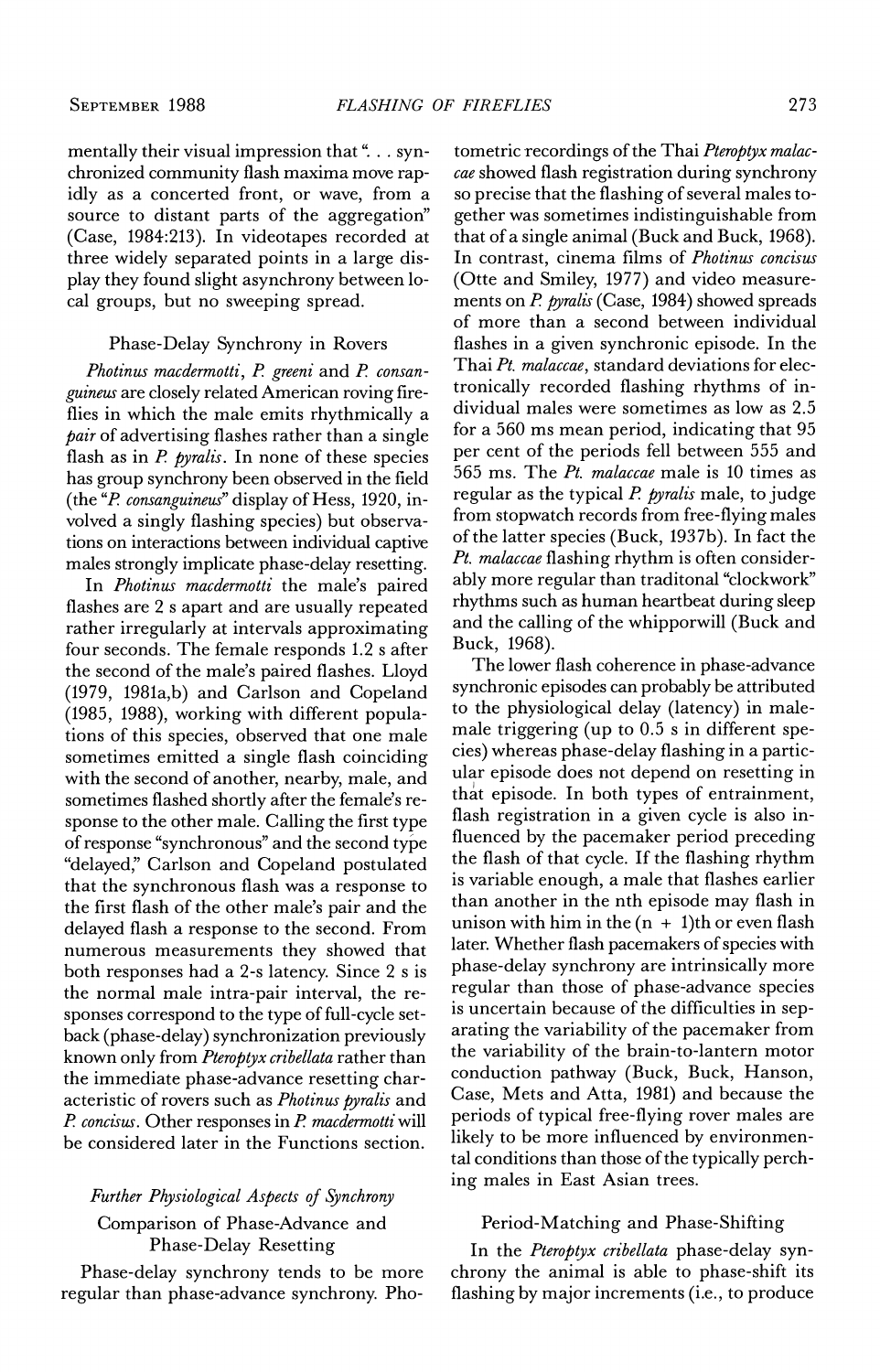interflash periods much longer than normal) without altering its intrinsic pacemaker period. The apparent shortened interflash cycles (Fig. 2b) are also achieved without change in duration of the pacemaker's endogenous period. This type of resetting makes the male unable to flash in exact unison with any but the normal species rhythm.

When a Pteroptyx cribellata male that is being driven rhythmically is switched suddenly from one frequency to another, it may only take a cycle or two for full, 1:1 phase-lock to be attained (Fig. 3A). Subsequently he maintains a rhythmic steady-state synchrony which is in unison with the driver if the driver's period equals the firefly's but which is otherwise permanently out of phase by some fixed amount that may be several hundred milliseconds (Buck, Buck, Case and Hanson, 1981). Steadystate signal-to-response interval is always the same, regardless of driving frequency.

Three other tropical Asian species, Pteroptyx tener, Pt. malaccae and Luciola pupilla, are much slower at entraining and can synchronize only over a narrow range of frequencies. However, these species can eventually establish stable zero-phase synchrony with rhythms different from their normal spontaneous periods. Though they may at first be up to 100 ms out of phase with a driving signal, gradually, over many cycles, they alter their flashing period until they are flashing in coincidence with each driver signal (Fig. 3B; Hanson, 1978, 1982; Case, 1984).

If the high precision of synchrony in the Thai *Pteroptyx malaccae* applies also in the Malaysian race of Pt. malaccae, in Pt. tener and in *Luciola pupilla*, it strongly indicates that these



FIG. 3. RATE OF ENTRAINMENT TO RHYTHMIC DRIVING

Left hand panel shows durations of 40 successive response cycles of two Pteroptyx cribellata males, the upper series showing lengthened periods in response to a driver cycle longer than the normal firefly period and the lower showing exactly synchronous responses to equal-period driving. In both instances the firefly reached synchrony in the third cycle of driving and maintained its flashing period constant thereafter. Right panel shows that it required nearly 25 driving cycles for the  $Pt$ , malaccae male to match the driver period. Pt. cribellata data from Buck, Buck, Case and Hanson (1981); Pt. malaccae data from Hanson (1978).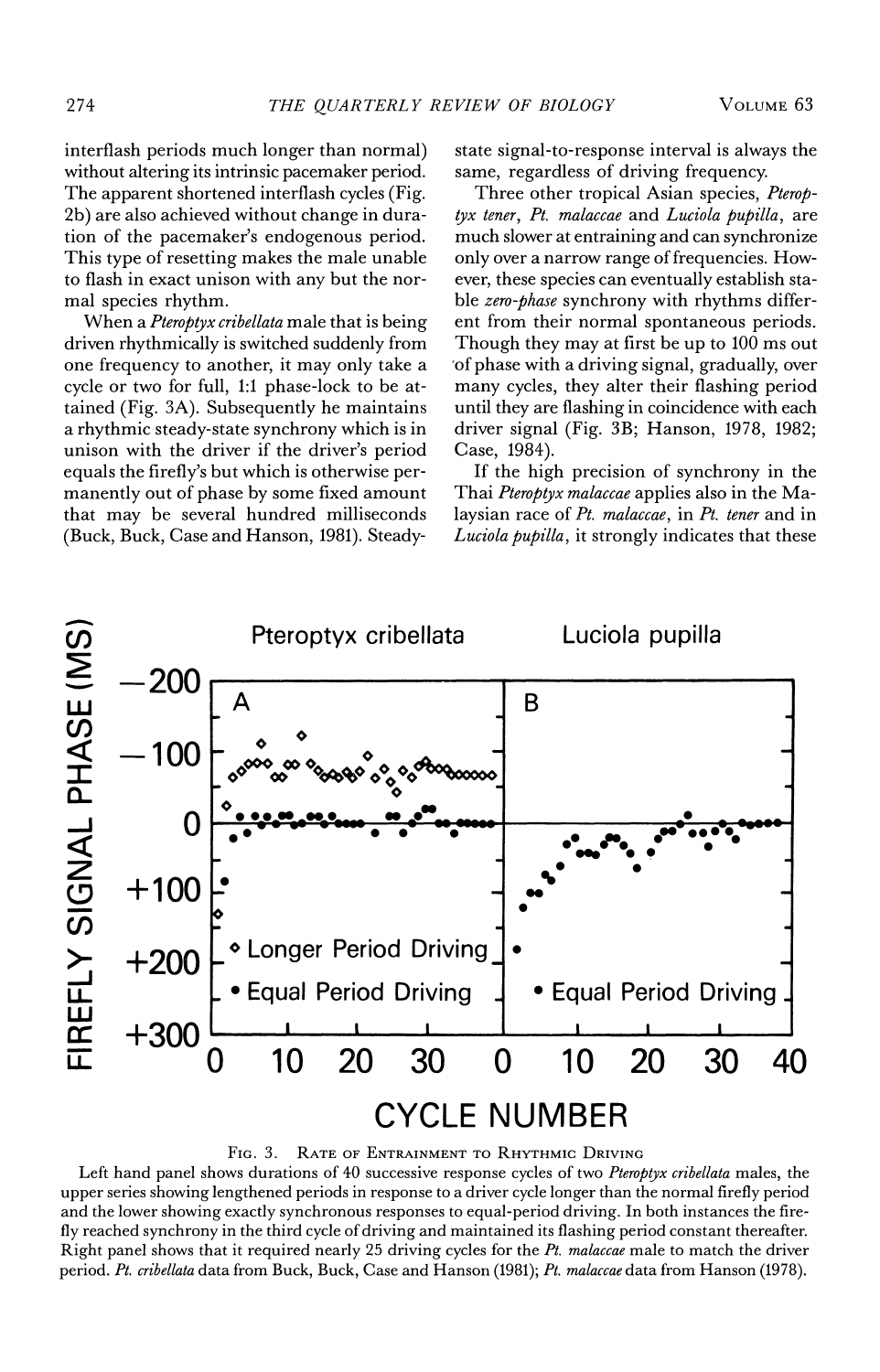species use a phase-delay resetting mechanism. If so, the long delay in reaching phase-lock suggests that these species have a very limited phase-shifting capacity per cycle. A plausible explanation for this limitation is that excitation, rather than being reset completely down to the basal level in one step, as in Pt. cribellata (Fig. 2), is reduced only slightly in each successive cycle, making synchronization a lengthy, stepwise process. It is unclear whether this ability both to shorten and lengthen the endogenous flashing period, together with their very limited capacity for resetting, sets these species apart as exhibiting a third major mechanism of flash synchronization.

Phase-delay synchrony occurs also in some tree crickets (Walker, 1969) and in man (Dunlap, 1910) but has not been found in any other animal. Man, however, has the additional and unique ability to act in unison with an indefinitely large and almost infinitely graded range of rhythms.

#### Maintenance of Steady-State Synchrony

Presumably whatever mechanism operates to bring males into synchrony would keep them in phase in a mass congregation by means of continued minor resettings whenever small fluctuations in flashing period caused departures from optimal entrainment (Otte and Smiley, 1977; Case, 1984). Buck and Buck (1968) observed immediate breakdown of entrainment, and agitated twinkling, in Pteroptyx malaccae individuals shielded from the main swarm; they viewed this as evidence of need for continuous visual feedback and monitoring by each individual.

#### Two Entrainment Periods

Ohba (1984) recorded flying males of the dialog species Luciola cruciata synchronizing at both 2-s and 4-s periods. This report raises the interesting possibility that the Japanese species resembles the American Photinus macder*motti* in which some populations have a 2-s period when patrolling and an alternating 2-4-2-4-2- emission sequence when courting (Lloyd, 1969b; Carlson, Copeland, Raderman and Bulloch, 1976). P. macdermotti does not synchronize in large congregations.

Possibly related laboratory behaviors have been seen in Pteroptyx cribellata, in that the male may respond only to every other exogenous stimulus when these are presented at twice the frequency to which he gives 1:1 responses (Buck, Buck, Case and Hanson, 1981; Case, 1984), and he may skip flashes while flashing spontaneously, while still maintaining his endogenous timing rhythm (Buck, Buck, Hanson, Case, Mets and Atta, 1981). If, as concluded from the latter experiments, the pacemaker can continue to run at its normal rhythm even when the animal does not flash, the potential exists of synchronizing at multiples of the basic frequency.

## Parallels with Circadian Oscillators

In analysing firefly pacemakers, Hanson (1978, 1982) called attention to parallels between rhythm and entrainment in firefly flashing and in the Van der Pol oscillator formalisms used by Aschoff (1965) and Wever (1965)





PT. MALACCAE TO PHOTIC SIGNALS

Abscissa shows time of presentation of external signal flash  $(+)$  = before firefly flash;  $-$ , after). Ordinate indicates consequent shortening or lengthening of reset cycle. Pt. cribellata flash timing is reset in direct proportion to firefly-signal phasing over the entire cycle, whether stimuli are single isolated flashes at random times or presented rhythmically. Pt. malaccae has only slight ability to reset its flashing according to signal input phase and can duplicate only signal periods very close to its spontaneous period. Pt. cribellata (free run period 1 s) data from Buck, Buck, Case and Hanson (1981); Pt. malaccae (Malayan subspecies; free run period 0.8 s) data from Hanson (1978).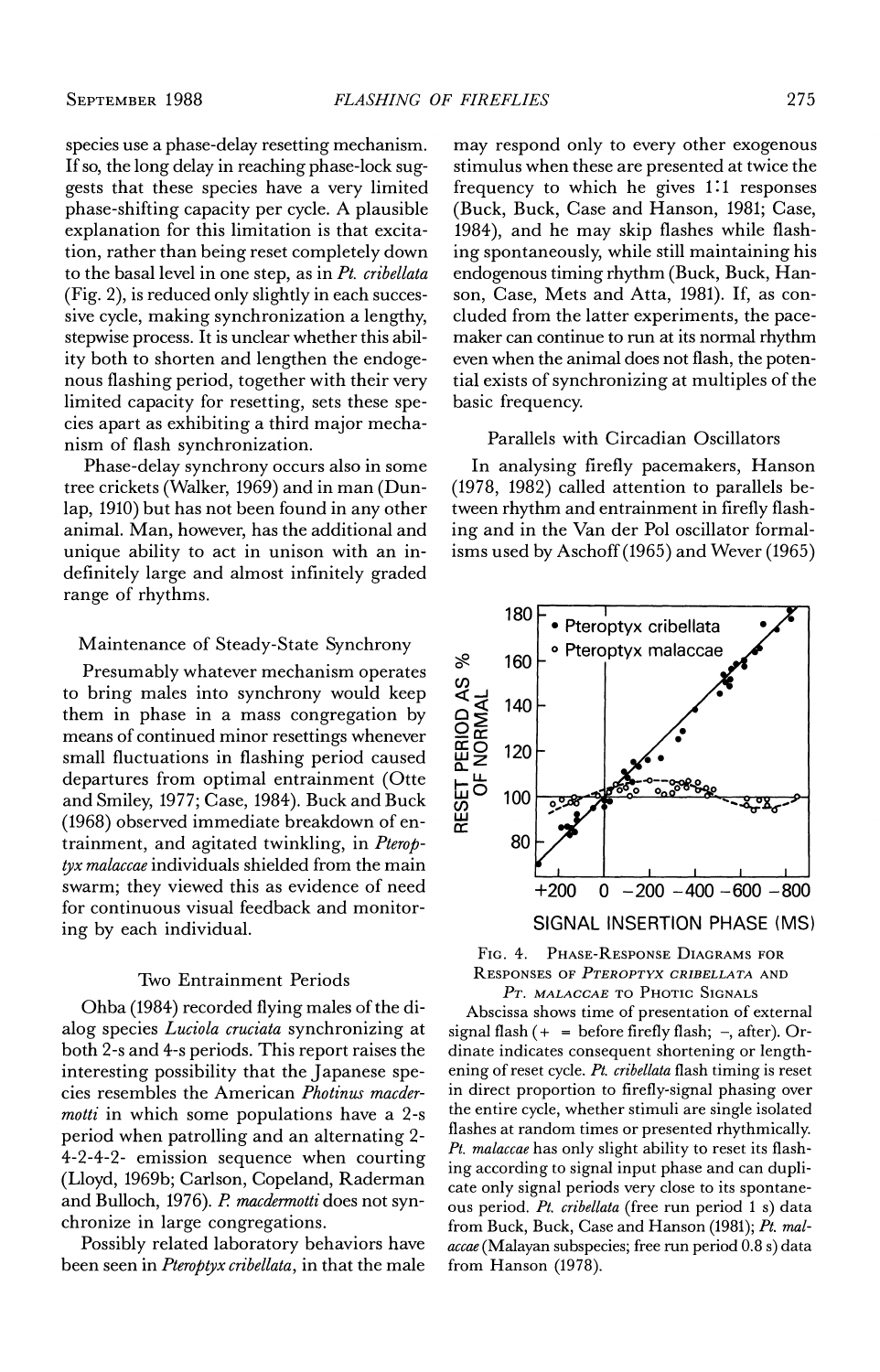VOLUME<sub>63</sub>

in describing circadian clocks. Pendular oscillators (constant period; only small phase-shifts possible) and relaxation oscillators (variable period; entrainment possible in single period) are the two extremes of a continuum of oscillator behaviors. The Pteroptyx cribellata phaseresponse curve approaches the ideal relaxation oscillator, while those of Luciola pupilla and Pt. malaccae are closer to the pendulum (Fig. 4). Hanson also found that the frequency of group synchrony in Pt. tener was slightly higher than the flashing frequency of isolated males, a condition consistent with excitation in a group of interacting oscillators (Pavlides, 1973).

Whether analogs of the physicomathematical continuum exist among nervous systems of actual synchronizing firefly species is uncertain. F. E. Hanson and I attempted to entrain *Photinus pyralis* males to rhythmically flashed strings of small electric lights simulating a synchronized cluster of males courting a female, but without the usual female reply flash. In small-scale field trials we found that fireflies sometimes led the pilot lights for several cycles (Buck and Buck, 1968, and recent video recordings). Though hard to maintain empirically, the behavior invites further investigation because of the importance of knowing whether phase-advance and phasedelay entrainments are distinct and mutually exclusive mechanisms, or both can occur in one species or perhaps even intergrade.

Though the rhythm of the male's evening flashing period persists in constant darkness in some species (Plate, 1916) [not in others] and can be phase-shifted (Buck, 1937a), the firefly circadian oscillator has not been studied directly. In the cockroach, the oscillator is located in the lobular region of the brain (Sokolove, 1975). In Luciola lusitanica the pacemaker controlling rhythmic flashing has also been localized to the lobula (Bagnoli, Brunelli, Magni and Musameci, 1976). There is thus some suggestion that the neural controls for the circadian rhythm and for the flashing rhythm may both be in the same region of the brain, close to the eye.

Any connection between circa-second ("ultradian") and circadian rhythms would have appeared very implausible were it not for the fact that in Drosophila both the 24-hour rhythm of imaginal emergence from the puparium and the 1-minute repetition period of the male

vibratory "love song" are controlled by the same gene (e.g., Rosbash and Hall, 1985). There is no known reason for the two firefly oscillators to be either genetically or anatomically associated, or even to share design features, but these possibilities suggest interesting questions for future research.

Even the most advanced analysis of the firefly flash-control center (Bagnoli, Brunelli, Magni and Musameci, 1976) is far from the neural network level, let alone identified cells. but enough progress has been made in invertebrates with oversize neurones, particularly molluscs and crustacea, to provide numerous plausible models for a flash-control pacemaker. At the single-cell level it suffices to call attention to the phase-response curve for electrical resettability of a rhythmic "bursting" neuron of Aplysia (Perkel, Schulman, Bullock, Moore and Segundo, 1964; Pinsker, 1977), which resembles the whole body response of Pteroptyx cribellata. At the network level a wealth of relevant models have been described (e.g., Selverston, 1985; Prosser, 1986).

Some additional flash-control physiology is discussed later in connection with specific theories of the function of flash synchrony.

## FUNCTIONS OF SYNCHRONY

Before considering specific theories of function for synchronous flashing it will be helpful to discuss a few initial considerations, such as the role of synchrony in courting, and the significance of mass versus local synchrony.

In most fireflies, flashing functions solely and unequivocally in bringing the sexes together for mating and light signals are the only communicative mode prior to contact. Synchronization of flashing can therefore be assumed to be involved in courting. From the neodarwinian viewpoint the very existence of inherent synchrony is evidence that males that synchronize have better mating prospects than males that do not, and that the behavior has been naturally selected. It is, parenthetically, an interesting footnote on the first 350 years of interest in synchronizing fireflies that no one speculated about the biological meaning of the displays. Only within the past 25 years has the question of function been addressed seriously.

In all synchronizing rovers in which the mode of male-female communication is established, the male is the advertising member and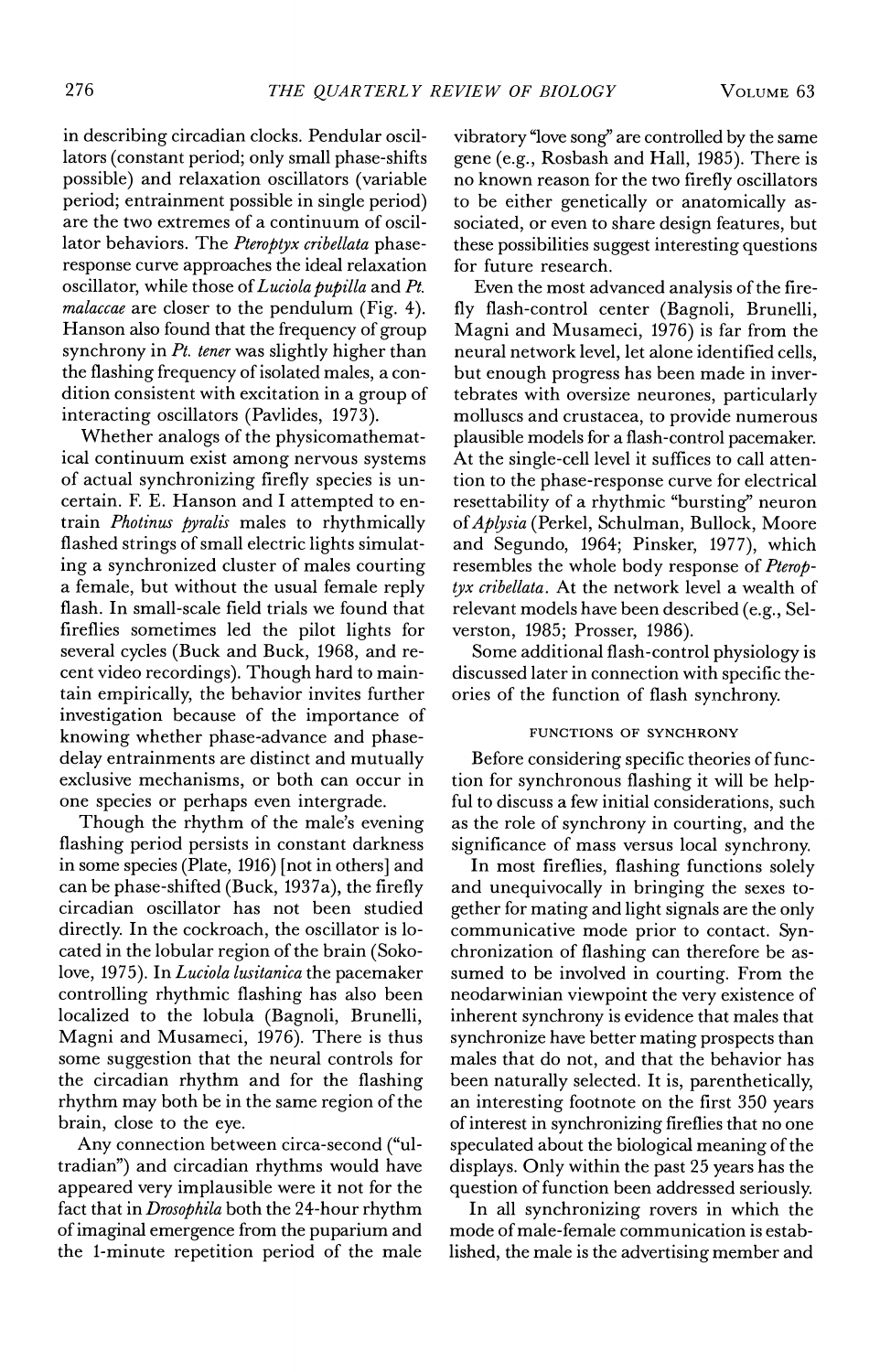the female the answering. In roving fireflies, though there is an almost endless variety of courtship protocols, the number of females responding at any one moment is typically much smaller than the number of advertising males. It is generally assumed that the true firefly sex ratio in nature is 1:1, but that females have a shorter life span and also leave the courting population as soon as mated. The usual male preponderance in synchronizer trees is consistent with the Buck and Buck (1966) surmise that both males and females are constantly entering the tree but only (mated) females leave. Ivan Polunin (pers. commun.) has compared females coming to trees just after dark with those on the ground, finding the former markedly younger (as judged by stage of egg maturity). In any case the usual courting scenario involves many flying males competing for a few females, often sedentary, which fact implies an advantage to the female by virtue of enhanced mate choice.

Since there are many different manifestations of synchrony and many courtship protocols it seems likely that synchrony functions differently in different species in relation to the three major reproductive problems faced by all males and females: (1) identifying a conspecific individual of the opposite sex,  $(2)$ reaching that individual or being reached by it, and (3) selecting (or being selected by) that individual for copulation. A priori, it might be that synchrony is involved in any or all of these stages. The main criteria for judging function models are (1) compatability with observed behavior, (2) compliance with Darwinian principles, and (3) physiological plausibility.

Flash synchronization appears to occur automatically or reflexly, depending on propinquity. Statements such as "one male timing his call to overlap precisely with that of another" or "two males adjust their calls initially to achieve synchrony" are unwarranted if meant literally. Synchrony differs also from other inherent abilities such as flight in not being a potentially competitive behavior. All males need to fly during courtship, and, since they may not fly equally well, some may gain by outflying others in approaching a potential mate. In contrast, flash synchronization in itself cannot promote the reproductive success of an individual male because one participant

cannot be a better synchronizer than another (Buck and Buck, 1978, 1980). Reproductive benefit may thus be presumed to derive not from synchronized flashing used as a tool for improving individual mating prospects but in making possible some other behavior with competitive potential.

An important question about synchrony is whether mass or population-wide concerted flashing is significant in itself or ". . . is merely the gross consequence of individual males synchronizing with their neighbors as they compete in small clusters for females on an extremely localized level" (Lloyd, 1973b:991). In spite of the initial implausibility of Lloyd's view to one who has seen the vast and stunning displays of the tropical Orient, it is a valid and parsimonious possibility, given a gregarious species, and is consistent also with the buildup of mass synchrony by means of entrainment spread between individual males.

To argue that mass synchrony per se is a selected behavior would require evidence that it, or congregation per se, has some overriding function. The question has been discussed by Buck and Buck (1978), Case (1980) and Otte (1980) but the only formal hypothesis is the "beacon" theory (Buck and Buck, 1966 – see below). Further implications of congregation will be discussed after consideration of the various function models.

## Functional Mass Synchrony? The "Beacon" Model

In their study of tree fireflies along swamp rivers in Malaysia and Thailand, Buck and Buck (1966, 1968) established that males exclusively participate in the synchronized flashing, that there are females in the trees, though fewer, that mating occurs in the trees, and that fireflies fly in both directions between display trees and surrounding jungle. Arguing from experience with roving dialog species, and noting that tropical vegetation should pose extraordinary difficulties for pair-courting animals that have to maintain line-of-sight contact, Buck and Buck suggested that synchronized displays serve as nightly beacons for females who fly in, mate, then fly back to dry land to lay their eggs. Synchrony was thought to enhance the attractiveness of display trees by emphasizing the intermittency of the light and augmenting flash intensity. (It was estimated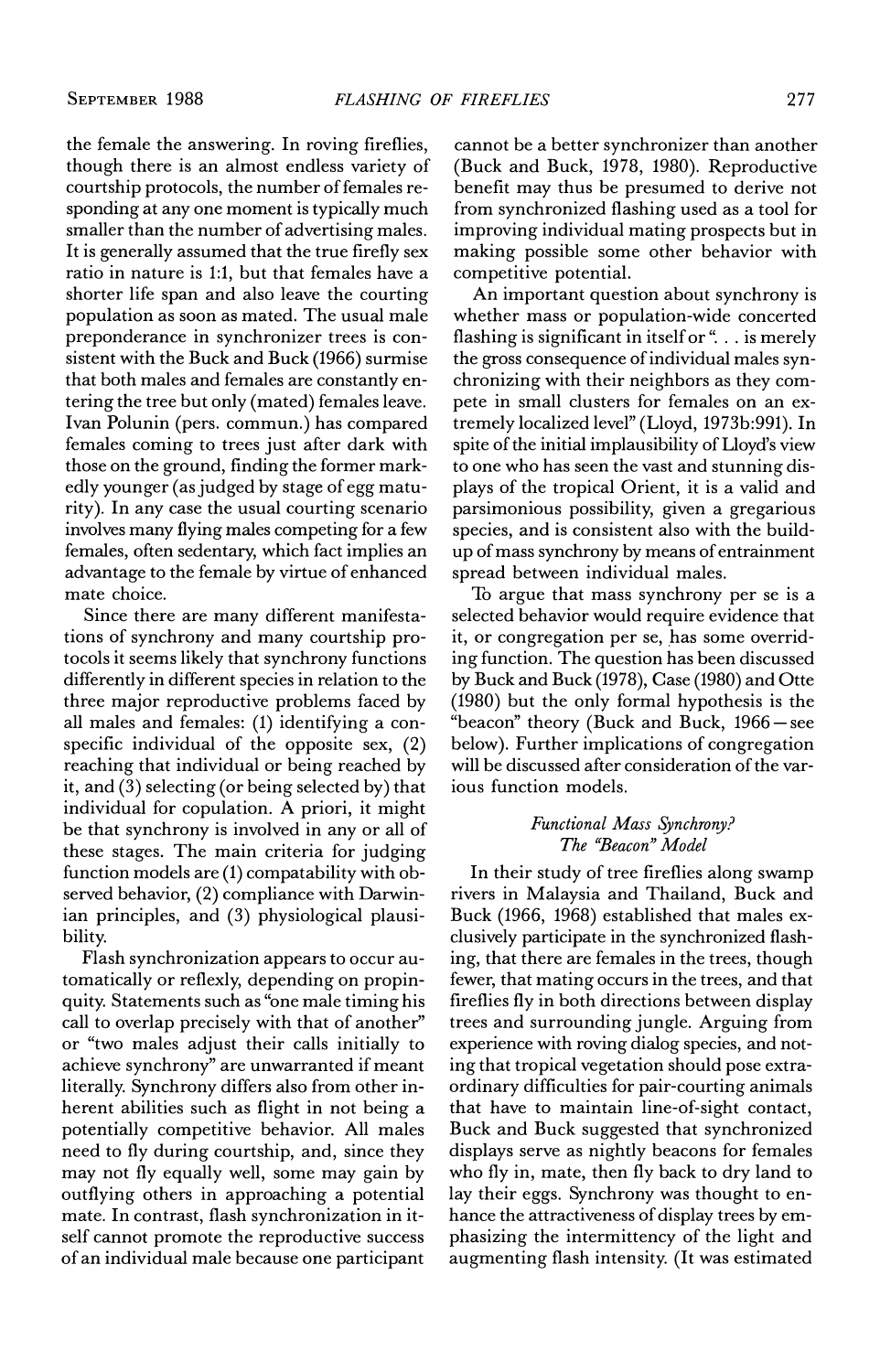by Buck and Buck, 1978, that the increase in unit areal intensity could be up to six-fold.) They contrasted this system of "indiscriminate mating" with pair dialog in roving fireflies. It was implicit in the scenario that more courting opportunities per male would be available by means of mass synchrony than by means of pair-courting.

With the advent of born-again Darwinism it was not surprising that the simple-minded beacon theory came under attack. Lloyd  $(1973a,b)$  criticized the group-selection implicit in Buck and Buck's view that mass synchrony has been selected because it provides increased mating opportunity to all participating males. He emphasized instead the selective necessity that the behavior promote the reproductive prospects of the individual. Otte and Smiley (1977) concurred, and Otte (1980:587) decried also the neglect of "interspecific reproductive interactions in molding synchrony," and the confusion of function with effect.

Lloyd also argued that if females were attracted generally to the tree, rather than to specific male "loci," large-scale synchrony would not persist because cheaters-aberrant males that did not flash (thus saving energy) - would have an advantage in obtaining females. J. F. Case (pers. commun.) believes, on the contrary, that because synchronization has proven selective value there would have to be an equilibrium in favor of maintaining the display. If cheaters came to dominate, the whole system would fail.

Buck and Buck's assumption of indiscriminate mating was based on (1) the occurrence of immediate copulation between walking males and the first female encountered on linear palm tendrils in nonsynchronous tree swarms of Photinus pallens (Buck, 1937c); (2) the fact that, in many rovers, copulation occurs as soon as the male reaches the female, with no sign of selection by the female (e.g., Mast, 1912; Buck, 1937b; Lloyd, 1966; Papi, 1969); and (3) the apparent gregariousness of males of masssynchronizing species. Nonetheless, until it is found that such males mate indiscriminately, Lloyd's view that mass synchrony is secondary to local courting appears secure.

Lloyd also criticized, on the basis that cooperative altruism cannot benefit non-kin, the suggestion of Case, Hanson, Polunin and Barnes (1972) that advertising from trees is adaptive because it reduces predation by bats, and the contention of Wynne-Edwards (1962) that mass synchrony is a ritual display limiting population size.

## Local Synchrony as the Focus for Selection

Lloyd (1973a,b) was the first to apply neodarwinian principles to the function of flash synchronization. His several models for tree synchronizers, and the models of Otte and Smiley (1977) and Otte (1980) for Photinus fireflies, conform to the requirement (Lloyd 1973a:269) that ". . . the benefit of synchronizing [must] accrue to the individual male that is behaving in this manner . . ." by ultimately enhancing ". . . his own reproduction as he competes with conspecific males." The principal model scenarios are discussed below. Each (1) refers to local courting, with mass synchrony being incidental; (2) implies that male flash synchrony is necessary for mating; and (3) implies iterative use of synchrony.

## 1. Rhythm Preservation Model

Thesis: Synchrony preserves the male's speciesspecific flashing rhythm, which identifies males to females (and, secondarily, attracts males and females to a tree). This hypothesis is based on the supposition that conspecific males and females can use the flashing rhythm for identification (orientation) and approach. Proposed benefits of synchrony, in addition to the a priori protection against cheaters, are that it would make it easier for the female to distinguish rhythm than if males were randomly phased (Lloyd, 1973a) and would aid females in distinguishing between conspecifics and fireflies of other species (Otte, 1980). For the rhythm cue to operate, males or females or both would need to be programmed to orient to rhythm and females would need to respond more to synchronizing males than to nonsynchronizers (Otte and Smiley, 1977). In my opinion, rhythm could not be a criterion for female choice unless she could rank the rhythms of individual males on some quantitative basis such as long-term flashing regularity. Physiologically, this seems dubious.

The species-specific signal of the Photinus greeni male is a flash pair (Lloyd, 1969b; Buck and Buck, 1972). The female responds at a fixed interval after the second flash of this phrase. The fact that the male then orients to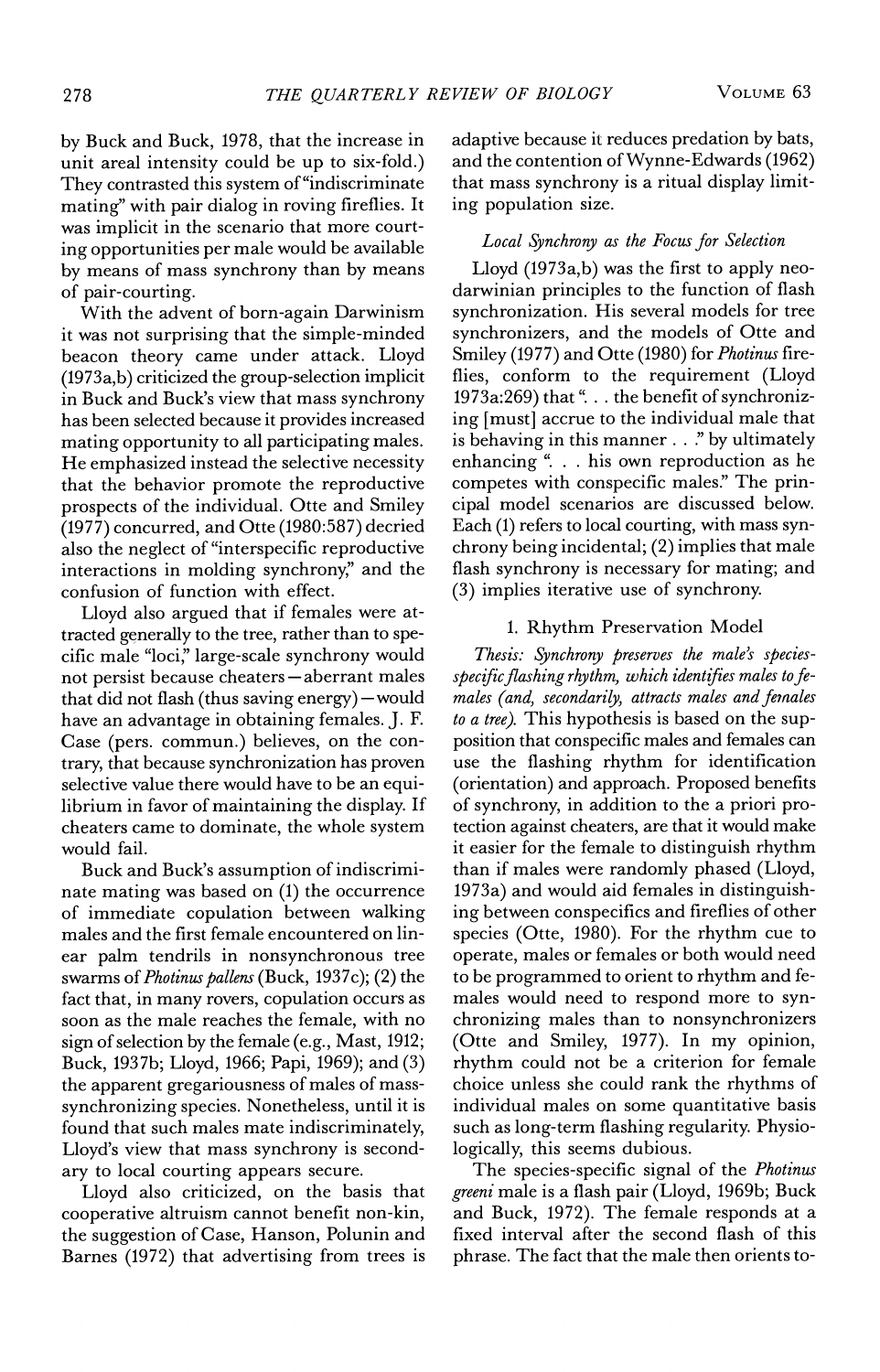ward her shows that he has a sensory timing circuit tuned to her latency. In this species the female, who rarely flashes spontaneously, can be sufficiently excited by long-continued photic driving that she emits paired flashes at the male's timing (Buck and Case, 1986), suggesting that male flash-timing circuits are present also in the female, though normally quiescent.

The opposite situation - female timing circuits in the male  $-$  is suggested by two bits of evidence. First, males of Photinus pyralis (who normally never respond by flashing except when triggered) have been induced, by being made to fly in circles, to answer photic signals with a 2-s delay, as the female of that species does normally (Buck, unpub.). Second, Lloyd (1969b) reported that a  $P$ . greeni male, after having seen a two-flashed phrase of electric light and the female's response to it, was able to supply the second flash of the next stimulus phrase, thus synchronizing with the driver. This response suggests that the male can integrate the timing of his own rhythm and that of the female.

If common neural circuits do exist in the two sexes, ability to recognize rhythm seems credible. There is no direct evidence of female response to rhythm, as distinct from other aspects of male flashing, in either habitual synchronizers or dialog species. Males of roving dialog species typically flash rhythmically, but are often highly irregular while flying around obstacles or walking. Females do not need to be stimulated rhythmically and remain responsive for long periods without photic input.

## 2. Signal Identification Model

Thesis: Synchrony lets males distinguish between a female's flash and a flash of another male. Since the female's luminescence often differs from the male's in intensity, duration or contour (or, occasionally, in color: Haneda, 1966; Buck and Buck, 1978), sexual emission differences might act as recognition cues for the male. Synchronized rhythmic flashing by males would create a dark interflash interval during which a male, if programmed to respond to such a cue, could more easily distinguish the flash of the female from flashes of other males (Maurer, 1968; Buck and Buck, 1976, 1978; Otte and Smiley, 1977; Otte, 1980). Such discrimination would be especially valuable if females were scarce (Otte, 1980).

Though it seems plausible that fireflies could recognize each other's flashes by means of qualitative or quantitative emission differences, extensive use of artificial stimulation has shown that in most species both sexes tolerate wide variations in flash intensity, duration and color. This model does, however, differ from some of the others in being relatively easy to test. This model appears vulnerable to nonflashing cheaters.

## 3. Recognition of Female Delay

Thesis: Male synchrony makes it easier for males to detect the female response delay. In species in which the female responds to the male's signal after a fixed delay (latency) (e.g., Photinus *pyralis, P. greeni*) males flashing synchronously should be able to distinguish the female's answer from out-of-phase flashes of conspecific males or of other species (Otte and Smiley, 1977). Otte (1980) emphasized the importance of such noise reduction by synchrony in the Rhythm, Signal Identification and Female Delay models.

Otte and Smiley equated the benefit of synchrony in latency courting with better identification of female responses (i.e., better dialog). I would modify the emphasis to suggest that the benefit would lie in keeping the female responsive in a crowd: If there were many males, flashing at random times, and a female answered each, no male would receive properly timed answers. The ultimate result of synchrony should thus be more matings, though whether this means more opportunity for males to find the (scarce) females, or more mate choice for the female, depends on unknown competition and selection factors.

#### 4. Enhanced Intensity Model

Thesis: Brighter male flashes improve his mating prospects. Since male fireflies can modulate their light emission, direct male-male competition by means of flash intensity is a possibility, on paper at least. The benefit for the male would be possible selection by the female. Flash intensity might also play roles in other signal recognition factors such as rhythm, flash duration, etc. (cf. Lloyd, 1973a) and in mass assembly (see Congregation, below). There is also a large literature showing *inhibitory* effects of light flashes on various firefly behaviors.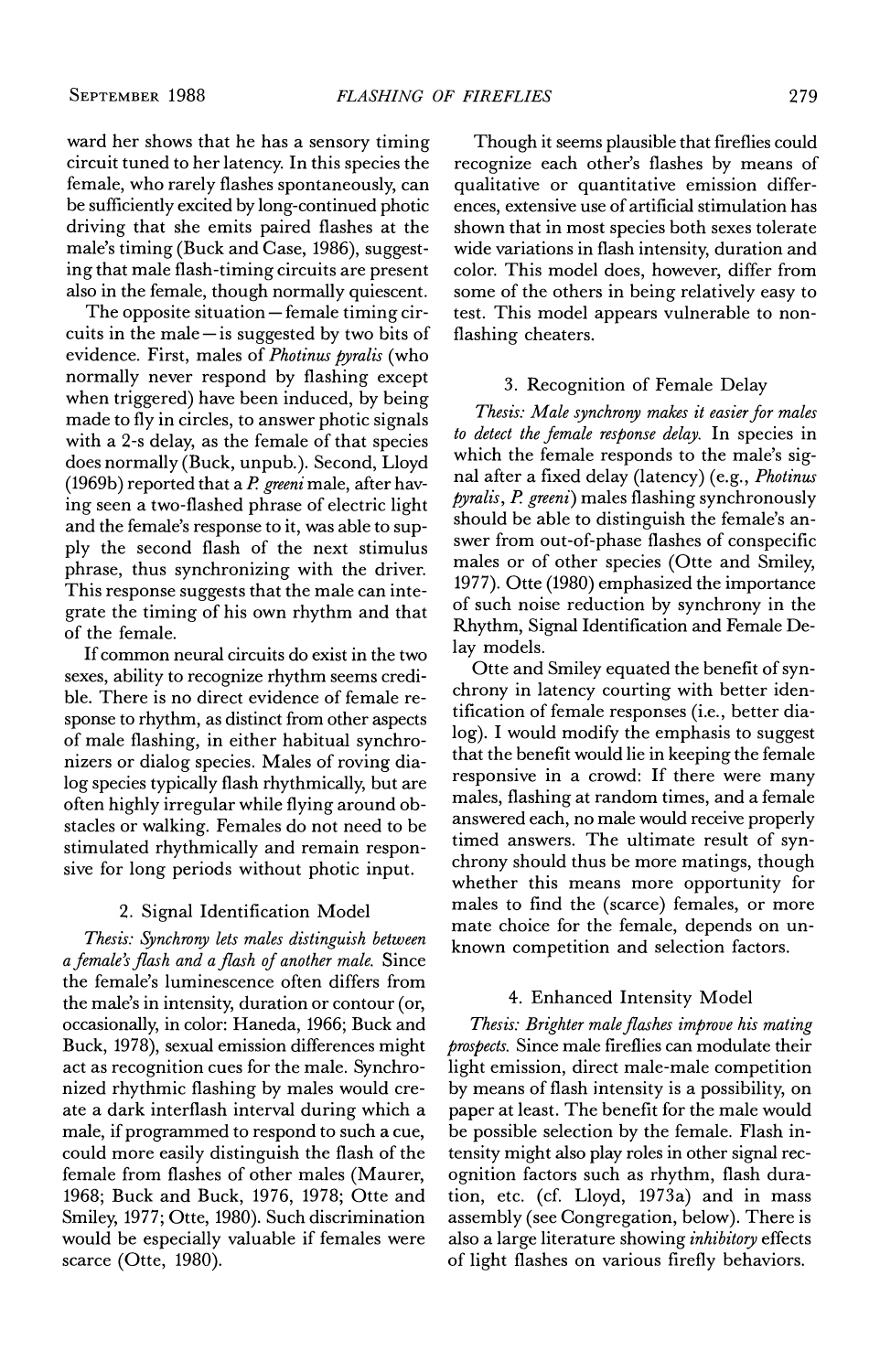Buck and Buck (1978) analysed the competition-via-flash-intensity problem exhaustively, citing examples of flash brightening under conditions suggestive of competition but also adducing a number of serious caveats, including (1) the aiming of the male's flash at particular females by means of abdominal torsion (postulated by Lloyd) and the altering of male-female distance (inverse square law), would have large effects on perceived emission intensity and would have to be factored in with emission control; (2) females of dialog species normally are equally responsive over an enormous intensity range (10<sup>4</sup> in *Photinus greeni*, Case and Buck, unpub.; Case, 1984); and (3) in some species the male has been said to dim his flashes progressively as he approaches the female (Carlson and Copeland, 1978).

In common with the post-stimulatory fall in sensitivity that neural receptor-response systems typically undergo, the reset Pteroptyx cribellata male is not affected by additional signals intruded during the first half of his 1-s flashing cycle (Buck, Buck, Case, and Hanson, 1981). Similar results were obtained with Photinus greeni (Buck and Buck, 1972; Buck and Case, 1986) and Luciola lusitanica (Brunelli and Magni, 1984). From this evidence, Buck and Buck (1978:479) argued that "If the Pteroptyx" female . . . becomes refractory immediately after seeing one flash, two or more flashes would have to be perceived nearly simultaneously for her to be able to compare their intensities." On this basis they contrived an intensity-based courting model that requires synchrony, provides for male-male competition, and protects against cheaters. It assumes male territoriality and lek-like grouping of males around females (as well as photometric discrimination by the female). Neither assumption has been confirmed.

## 5. Interloping Model

Thesis: By getting into synchrony with Male A, who is in dialog with a female, Male B might take over A's potential mate. Copulation competition has been observed when several males have reached the same female (e.g., Maurer, 1968; Case, 1980, 1984) but the only clear instances of intrusion early in courtship are in Photinus pyralis, in which additional males often join, flashing synchronously with the original male,

and court in parallel (Buck, 1935), and in the P. macdermotti phase-delay rivalry discussed on p. 273. Lloyd (1981a:100) defined "interloping" as "... quickly getting into place (between the primary male and his female] during the dark interflash period. . . ." Otte and Smiley (1977) and Otte (1980) pictured interloping as allowing courting Male B, who is synchronized with courting Male A, to gain access to A's female in addition to his own.

There are thus three scenarios for "outsider" males intruding on courtship. In the light of male-male responses, I consider triggering interactions to be accidental rather than aggressive. Lloyd postulates overt competition. Otte gives the interloper a choice between the female with whom he was already engaged and the one found by the male with whom he has become synchronized. In my opinion, competition with conspecifics is not a selection requirement for synchrony; only advantage over nonsynchronizers is required. Lloyd's view of interloping, though quite tenable by analogy with behavioral feats of certain other insects, adds the complication of having to explain how synchrony permits the male to "get into place" ahead of the original male. It also appears that such behavior would lead to a gregarious species.

Necessary questions about interloping are how the interloper becomes synchronized, what is achieved thereby and what are the selected behaviors. I propose to consider the simplest version, in which Male A is courting and Male B is not, at the time synchrony begins.

In phase-advance triggering, Male B's flashing cycle is accidentally reset by A's flash, putting him in phase with A. If A is courting at the time, B may begin independent dialog with A's female. This only requires B to orient toward the female's flash, and immediately gives B a chance to court, which he previously lacked. His reproductive prospects are thus enhanced by his interloping. Also, with two or more suitors the female has a greater chance of being mated than with one (or, in species with active sexual selection by the female, greater choice among potential mates). Presumably these would be the main selective advantages of interloping. Mutual synchrony also confers a proximate benefit for each male in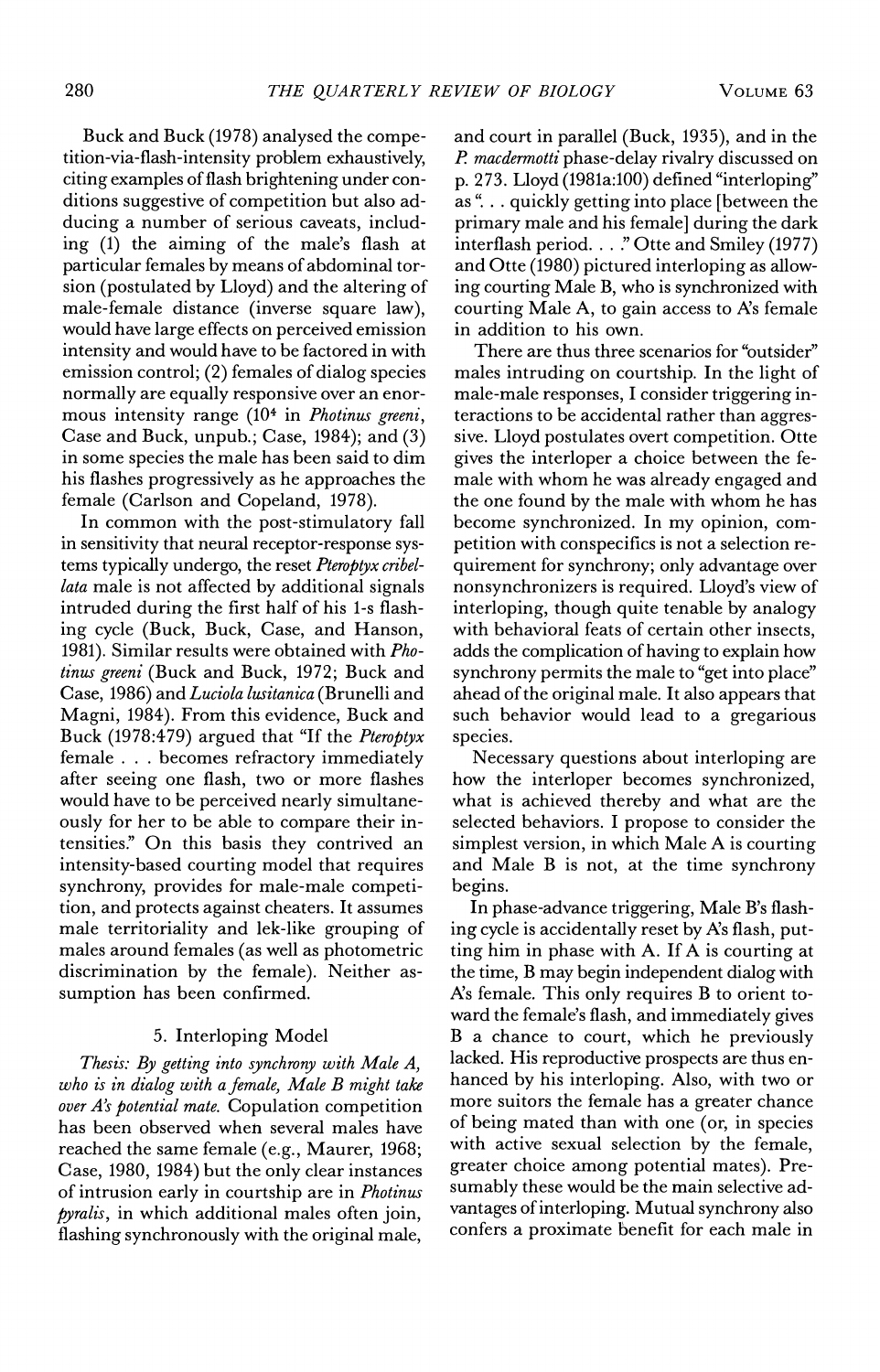the cluster (vs. nonsynchronizers) in giving opportunity for reorientation toward the female's flash at each response episode.

Being triggered into synchrony with A does not carry with it any *initial* advantage over A in the subsequent race toward the female. In this competition B starts on equal footing with A and any other males in a synchronized cluster focused on a particular female. Further competition must involve other behavior models that are synchrony-independent-in particular, accuracy of orientation and speed of flight. Lloyd's less parsimonious scenario appears to require B also to be able to perceive the gestalt of A's courtship and be able immediately to get closer to A's female than A has progressed himself, i.e., to have abilities not possessed by A and not related to the accident of B's having been photically triggered initially.

The "synchronized" and "delayed" malemale responses of the pair-flashing Photinus *macdermotti* discussed earlier (p. 273) seem not overtly competitive but Lloyd (1979) described variants that would be forms of interloping. In one such response the interloping male "injected" a single flash between the paired flashes of another male. Lloyd interpreted this behavior as an attempt to disrupt the other's courting and steal his female. Lloyd (1981b,c) also regarded single flashes by Male B that overlapped the female's response to Male A (my paraphrase) as female-simulating or "transvestite" mimicry of a predatory Photuris female's mimicry of the P. macdermotti female, with the objective of disrupting dialog.

Carlson and Copeland (1988) saw the above responses only rarely in their population of Photinus macdermotti. They demonstrated that both the injection and transvestite response latencies fell within the variability limits of the basic 2-s "synchronized" and "delayed" responses. Finding that after 2-s male-male interactions some female responses were aimed at the "rival" male rather than toward the primary courter, they opted for jamming avoidance (noise reduction) as the function of malemale triggering in P. macdermotti (see Models 1-3). The interactions would thus fall under the rubric of behaviors that operate to give the male a chance to compete for another male's female rather than being in themselves actively competitive.

*Photinus macdermotti* phase-delay (?) resetting, occurring in a species that does not exhibit group synchronous flashing, suggests that male-male interactions need not be rhythmic in order to function. Each episode has the possibility of an effect, and it may be that the regularity of mass synchrony as it usually occurs means only that the particular males flash rhythmically, hence trigger rhythmically.

## 6. Conspecific Cueing Model

Thesis: Male gets information about inaccessible female by watching dialog behavior of a male with whom he is synchronized. In Photinus pyralis, neither the triggered nor the triggering male appears to pay any attention to the other's behavior, but this is not necessarily true in other species or with other male-male entrainment paradigms. Otte and Smiley (1977) and Otte (1980) proposed that when Male B synchronizes with courting Male A, B may be able to locate A's female, who is out of range or otherwise inaccessible to B, using changes in A's behavior. B's behavior would thus be a sort of interloping.

The principal evidence cited by Otte in support of conspecific cueing was the observation that additional males of *Photinus pyralis* may join a male-female pair in dialog (Buck, 1935). The discovery of automatic male-male triggering, however, removes the necessity for Buck's assumed ". . . mechanism . . . which induces males originally out of phase with each other ... to break their ordinary rhythms and readjust them to that of the particular male which first responds to the female" (Buck, 1935:340). It also vitiates the similar suggestion of Buck and Buck (1972:201) that "the male [of  $P$ . greeni] recognizes not only the female's response delay interval but its relation to the preceding stimulus flashes."

Male B's ability to locate a visible female by timing the latency of her response to Male A is understandable if A and B are synchronized. It is less clear that B could find an initially invisible female through changes in A's behavior, even were he in synchrony with A at the time A began dialog. If, for example, A belonged to a species in which the male aims his lantern at the female, and B noted the direction in which A aimed, he might "deduce" from that the location of the female and ori-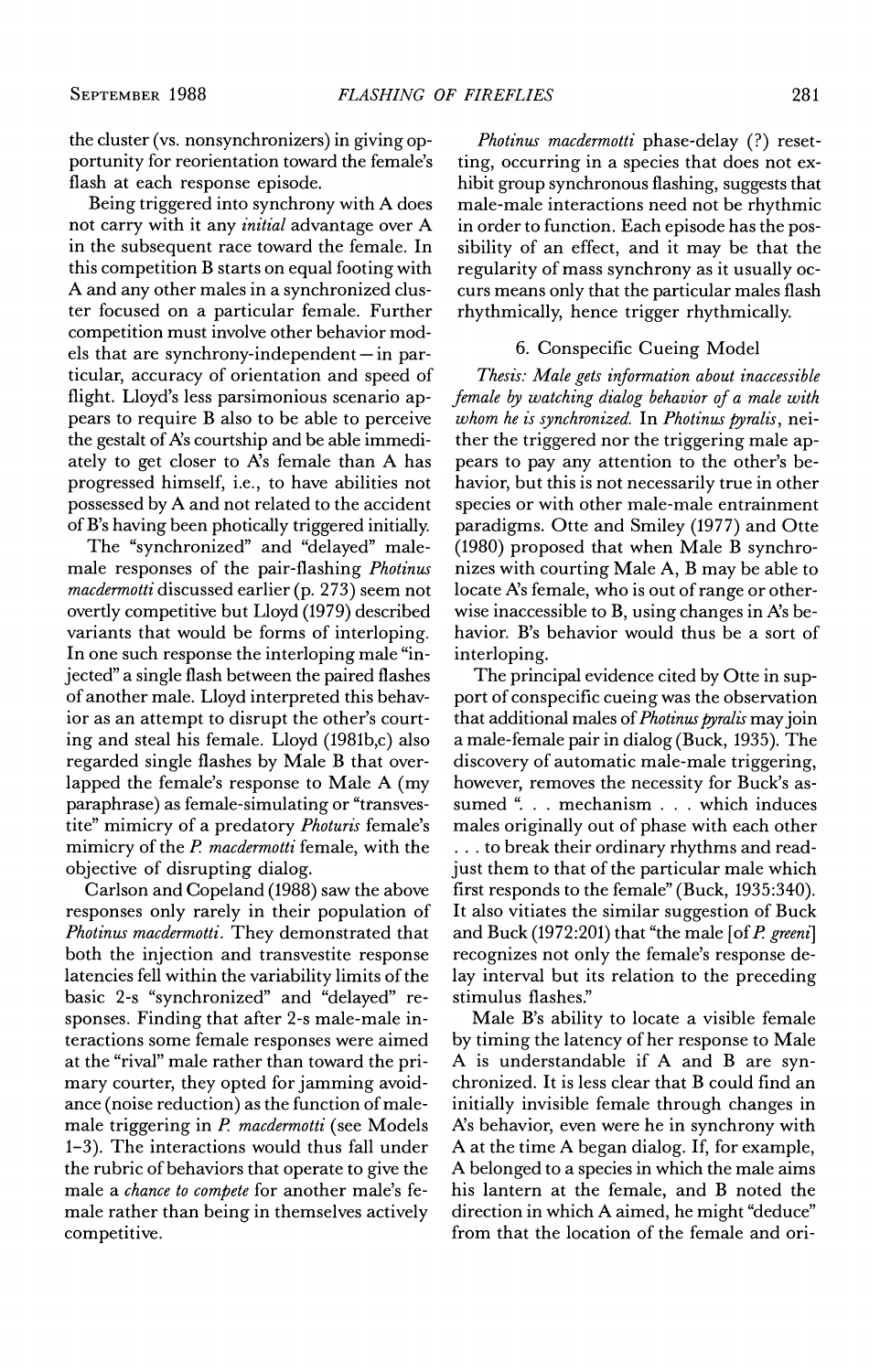VOLUME<sub>63</sub>

ent toward her (or perhaps interlope to his advantage as in the Lloyd model); but that is assuming a lot in behavioral capability. It cannot be excluded that males might be cued by complex, even nonluminous behavior - for example, by convergence of flight paths - but to attribute to B what amounts to comprehension of the gestalt of A's courtship goes well beyond what have been established as possible behaviors in fireflies.

## 7. Synchrony Requirement Model

Thesis: Female will not respond if suitors' flashes are not in unison. Lloyd's (1973a) offhand speculation that females may select males that are synchronizing because synchrony has become an identification cue for sexual selection by the female begs the question and was not elaborated. I think, nevertheless, that it merits elevation to formal model status because it comes close to providing a direct, rather than proximate, rationale for genetic fixation of flash synchronization-namely, the provision of multiple potential mates-and because recent experiments appear to give support.

Buck and Buck's (1978) surmise that the female's postresponse refractory period would make synchronized input necessary (see also Intensity Model, p. 279) is applicable to any proposed function of synchronized flashes. Hence, it provides a physical basis for Lloyd's speculation. It has now been demonstrated directly that the responses of the Photinus greeni and P. pyralis females to flashes from two males are strongly inhibited unless they are closely phased (Case, 1984; see his text for the visual physiology). Case remarked ". . . if the second male flashes immediately on seeing the flash of the first, the female probably sees the pair as a single flash and replies. Thereafter, so long as they remain synchronized, the . . . males enjoy the profits of increased detectability as they seek the female" (p. 205). Case's discovery also implements Otte's (1980) surmise that "If males are under sustained selection [by the female] to synchronize, then [male] physiological responses should in time be molded by selection to ensure synchronization" (p. 587).

Pteroptyx females have not been studied, but the Pt. malaccae male shows an analogous inability to synchronize with any but closely phased signals (Case, 1984; present Fig. 4) Hence, by extrapolation from the indications of shared circuitry in male and female (see Rhythm Model), it may be that the Pt. malaccae female, like the females of Photinus pyralis and P. greeni, has a physiological requirement for synchronized input.

Since the Pteroptyx cribellata male does not have a close-phase requirement for synchrony (Fig. 4), Case's (1984:215) suggestion that "the neurobiological basis for synchrony [may be] latent in fireflies generally" may be overly optimistic. If predilection for synchronized input is wide-spread among synchronizing fireflies, however, it might obviate or simplify several of the other models. For example, it would (1) explain the female's preference for synchronized males implicit in the Rhythm and Intensity Models, (2) safeguard the Signal Identification Model against cheaters, (3) supply a more basic mechanism for keeping the female responsive (in the Delay Model), (4) undercut the Intensity Model by making synchrony per se, not flash intensity, the entity detected by the female, and (5) supply an additional benefit of interloping, namely, keeping the female responsive when several males are courting (out-of-phase flashes would inhibit her response and all males would lose). Regardless of rationale, female insistence on male synchrony might also provide blanket exclusion of other species. In view of its putative importance, female refractoriness in synchronizing species urgently merits investigation.

## 8. Congregation in Relation to Synchrony

Given inherent rhythmic flashing and closerange male-male triggering, synchrony must occur whenever males are sufficiently near one another. Given an advantage to males that flash synchronously over those that do not, or an opportunity to join conspecifics in smallscale courting, or a female requirement that flashes from more than one male be synchronized, genetic fixation of triggering would be explained. Given triggering and a crowded mosaic of many locally courting synchronizing clusters, mass synchrony should be inevitable.

In view of the above considerations, pronouncements such as "Mass congregation and mass synchrony are . . . inseparable" (Buck and Buck, 1978:484), "Congregation and synchrony are causally connected, with the former often making the latter advantageous" (Otte, 1980:590) and ". . . synchrony is a natural con-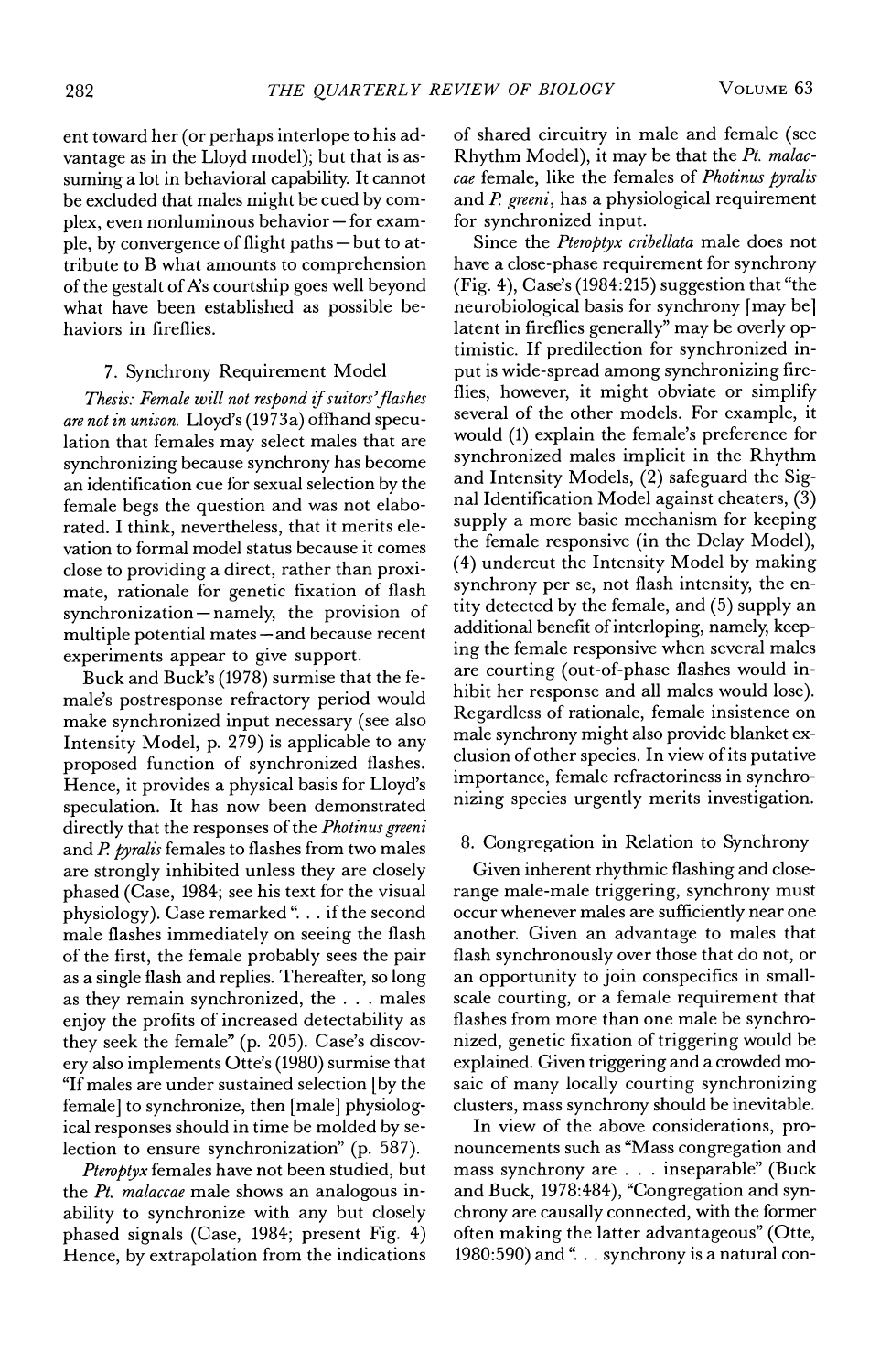sequence of crowding" (Case, 1984:215) seem justified. The origin of congregation has likewise been explained: ". . . congregation evolved when a number of males acting in concert attracted a greater per-male quota of females than solitary males and . . . the noise problem created by the crowd of males was alleviated through synchrony" (Otte, 1980:590) and "The physiological drive in the evolution of synchronous flashing is . . . adaptation to the spatial discrimination problem while permitting dense aggregations of fireflies" (Case, 1984: 217). This cannot be the whole story, however, since enormous swarms of *Photinus pallens* and of various species of Photuris normally congregate in trees and flash all night without any synchrony (Buck and Buck, 1978).

In Photinus pyralis, and probably in other dialog species, mating often, perhaps usually, occurs after solitary male courting without synchrony. Males remain together only if a female is mutually visible, and congregation rarely progresses beyond isolated local clusters. Furthermore, the energetic cost of centralized mating has been estimated geometrically to be more than three times that of pair courting for both male and female (hence about ten times overall: Buck and Buck, 1978, Appendix IV). Why, then, are areas around *Pteroptyx* congregations depleted of fireflies and the population crowded together in trees? If synchronous tree congregations represent amalgamated local courting clusters (Lloyd, 1973a), it is not apparent that the amalgamation should change either the male/female ratio (the crux of models providing more females per male) or affect selection factors making local courting the essential activity going on in swarm trees. Why, then, are swarm species gregarious?

Ivan Polunin (pers. commun.) has found firefly swarms (Pteroptyx malaccae, tener, and val*ida*) in more than 40 species of trees, though the riparian "firefly mangrove" Sonneratia caseolaris is heavily favored in Johore. He leans toward the beacon assembly hypothesis. He has seen bat predation and also believes that fireflies may feed on nectaries. He finds a very strong negative correlation between firefly swarms and the presence of a large predatory red ant, Oecophylla smaragdina, fireflies almost never assembling in trees that harbor these ants.

Buck and Buck (1966, 1968) considered that

no conventional inducer of insect swarming, such as feeding bonanzas, shelter, protection from predators or kin selection, is a likely overall cause of firefly assembly.

A parsimonious evolutionary view is that ancestral congregational fireflies gathered because of nonspecific photopositivity and that trees became foci for assembly simply because they are prominent. Photopositivity may have made possible the fixation of the [steady] light emission when it arose originally in the primordial firefly stock (Buck, 1978) and should continue to have value in animals dependent on photic signaling.

Though nonspecific photic attraction does not seem to exist in *Photinus pyralis* (a species that courts very early in the evening when the surroundings are quite light), courting by means of photic attraction to steady lumines cence exists today (Lampyris, Lamprodes, Phengodes). Photopositivity is also clearly the attractant in  $P$ . pallens and probably in swarming photurids. In both, individuals of both sexes are conspicuously attracted to continuous artificial light from house windows, instrument pilot lamps and patches of lighted herbage. In fact in P. pallens artificial, self-maintaining foci for convocation can be established by illuminating the shrubbery temporarily (Buck, 1937c).

Case and colleagues induced assembly centers for Pteroptyx malaccae around arrays of lights flashed in the species' rhythm and they observed natural populations transfer from dim trees to bright ones (details in Buck and Buck, 1978:489, and Case, 1984:214). In certain other species, both males and females are attracted to trees from 25 m, much farther than the 2-m apparent reach of individual male-male communication; photic attraction does have limits, however, since individuals in swarm trees are not crowded together, several to a leaf, but spaced apart (Buck and Buck, 1968, 1978).

Unfortunately, it is not known whether Pteroptyx species are attracted to steady light, individually or collectively, so the relative potencies of flash intensity and flashing rhythm in mass assembly are unknown. Laboratory observations of Pt. malaccae showed mutual attraction when males were flickering but not when synchronized (Buck and Buck, 1968). The occurrence of trees containing substantial numbers of a second or even third species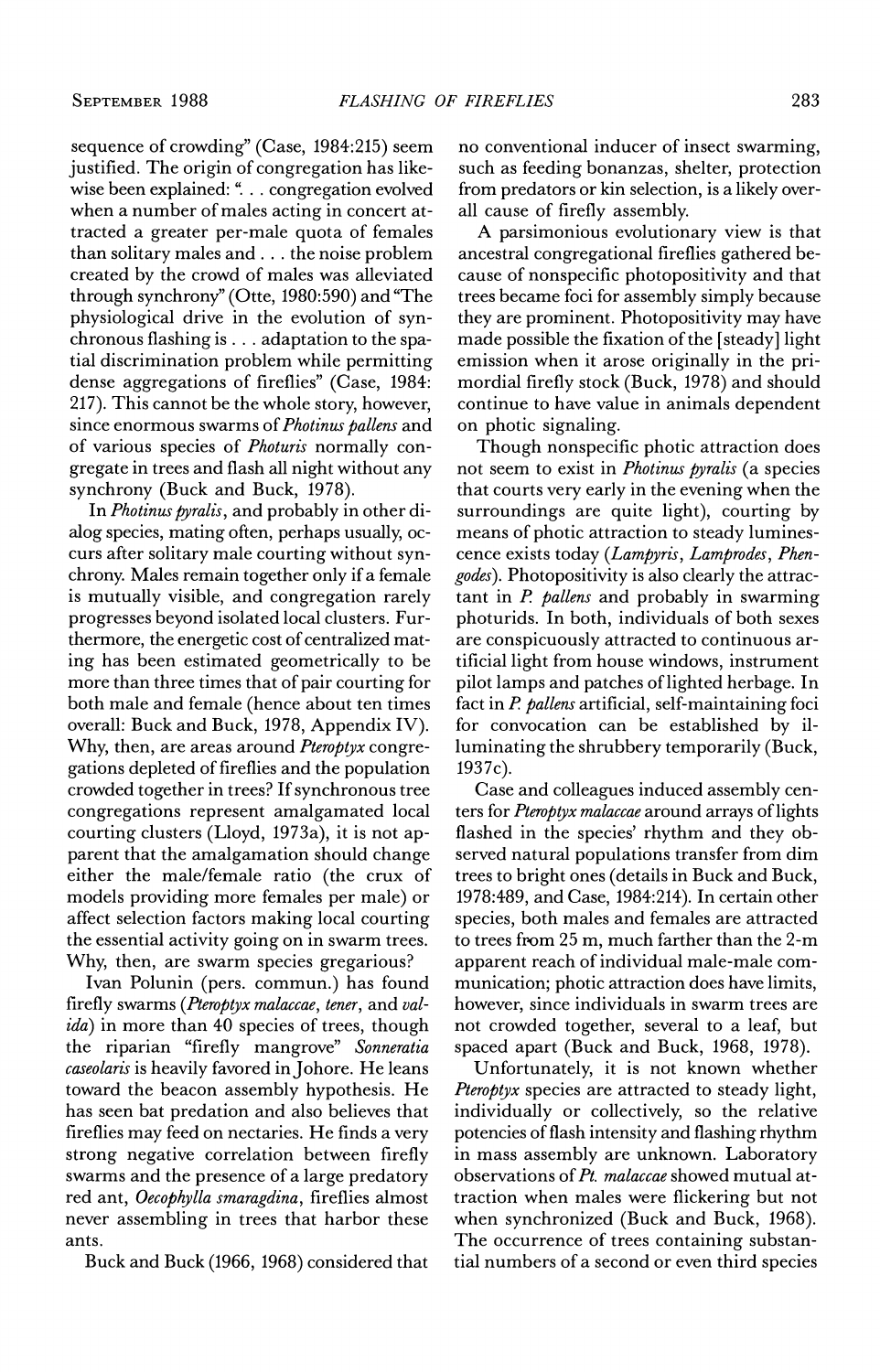VOLUME<sub>63</sub>

(Buck and Buck, 1966, 1978; Kumar, 1979; Case, 1984; I. Polunin, pers. commun.) suggests that rhythm is not sufficient to effect complete species separation (see Rhythm Model).

In sum, phototaxis may be a factor in mass assembly, with trees serving as nonspecific foci. In terrain with many obstacles to line-of-sight communication, the original beacon rationale might apply as a proximate factor in congregation, supplementing R. Alexander's (1975) postulate that in "male aggregations . . . in which mating is the sole function for both sexes ... every male profits from cooperation, such as synchrony in chorus, which increases the number of females attracted to his particular group" (p. 710). There is no evidence that a larger number, or indeed any, females are attracted, and it is far from clear that small-scale courting might proceed more efficiently in a mass assembly mosaic than in separate small clusters. Badly needed data include: a statistically robust measure of the active sex ratio in swarm trees, the average number of clustered males per female (if discrete clusters exist), and the rate of mating by males in clusters versus solo males.

## Overview of Functions and Modeling

The above models propose that benefit to the synchronously flashing male could come from (1) enabling him to recognize the female's flash as the aiming point for orientation and approach (Signal Identification; Delay; basic Interloping; Conspecific Cueing); or (2) giving him modes of competition with other conspecific males (Intensity; Lloydian Interloping). The female is viewed as benefitting from (1) facilitated male signal recognition (Rhythm) and  $(2)$  increasing the number of males from which to choose a mate (Synchrony Requirement). A female requirement for synchronized input would also act synergistically in several of the other models.

Insight into the operation and plausibility of several models has been improved by suggestive physiological findings, including the existence of synchronization by at least two modes of automatic photic triggering, the possibility that male and female share certain flash-timing circuits, and the potential of the female's post-response refractory period to explain why males synchronize their flashing.

Most effects ascribed to synchrony are prox-

imate and only the Required Synchrony Model translates directly into individual mating benefit (increased mate choice for the female). Most models provide the male only *opportunity* to orient or display to the female. In Photinus *pyralis*, and presumably in other rovers with courtship coded for female response delay, competition after formation of clusters of synchronized courting males seems to consist simply of a race to the female, with immediate copulation. In most other systems the implication of synchrony in either competition or selection is obscure. In many of the models synchrony seems merely to decrease the photic noise from out-of-phase flashing of conspecific males. Major uncertainties exist about the ability of the male to utilize multiple photic inputs competitively.

The role of congregation is unclear. Whether or not there is a preponderance of males in the population, males might encounter more females, or find females more readily, if they flashed synchronously in small clusters. Mass congregations are most parsimoniously interpreted, both functionally and mechanistically, as secondary mosaics of such clusters but it is unclear that mass synchrony would be better than local for either male or female. Gregariousness of tree synchronizers suggests that general photopositivity (not demonstrated) and physical obstructions in the environment might play a role in the formation of mass congregations. If photic attraction should occur independently of courtship or before interactions between individual males and females begin, congregation per se would have a proximate functional role in courtship. In this connection Kumar's (1979) observation of preliminary late afternoon assembly of non-flashing males of Pteroptyx tener is of much interest.

Modeling is seriously handicapped by maior observational lacunae. No synchronyrelated behavior has been identified that could serve as the basis for sexual selection, rhythm and synchrony per se being unselectable and flash intensity probably unselectable. Though both males and females of tree synchronizers fly into the trees, it is not known whether females are sedentary in close-range courting or move to the male as in a lek, or indeed, whether there is *any* female-to-male pre-contact interaction. In triggering rovers like *Photinus pyralis*,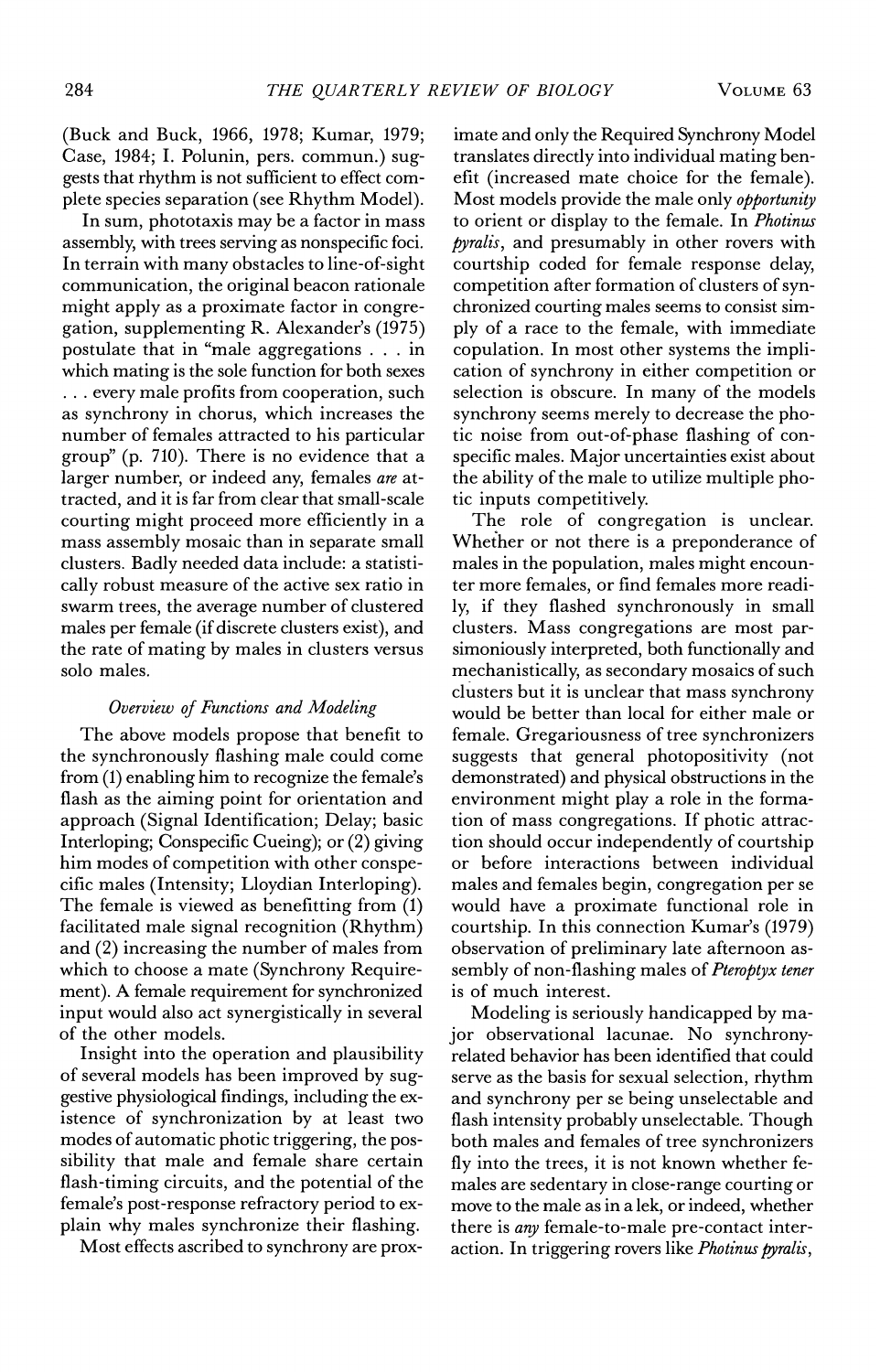synchrony is involved only early in courtship, before male competition begins and before the start of sexual selection by the female (if it occurs).

More bionomic, behavioral and physiological information is needed, not only to flesh out and test the various models, but to avoid the pitfalls in the common working assumptions that what one firefly does or may do, another can or may do, and that some basic protocol for synchrony, applicable at least to most synchronizing species, underlies the apparently disparate behaviors.

A striking example of discrepancy between fact and theory is the totally unexpected nature of male-female postcontact photic behavior in Pteroptyx tener and malaccae. In these species, contrary to all current theories of what ought to or might happen when the sexes meet, direct observation and video recording under deep red light showed that the male mounts the female, curls the end of his abdomen over her head and flashes directly into her eyes, while maintaining synchrony with the main swarm (Case, 1980, 1984). Whether this behavior signifies male effort to release female mating behavior or competitive swamping of her visual system (Case's suggestions), or is a "genital pocket display" (Lloyd, 1981, a:118, for Pt. valida), it is clear that the already confused role of male light emission in courting in Pterop $t\gamma x$ , if not in all mass synchronizers, needs restudying. Case (1980) also described complex and lengthy leg and body movements in both sexes, emphasizing how much remains to be discovered.

Further evidence that even apparently reasonable explanations of seemingly straightforward courting behavior may not be valid has been obtained recently. In the dialog species Photinus concisus, the male, contrary to expectations, cannot identify the female reliably from her response latency because that interval is the same as the male-male interaction delay (Buck, Hanson and Buck, unpub.). Thus, the very species studied by Otte and Smiley (1977) appears not to fulfill their Delay Recognition Model's requirement (see also Papi, 1969, for Luciola lusitanica). Hence, one general lesson is that there is no substitute for adequate direct field and laboratory study prior to theorizing.

In sum, there clearly would not be so many

models if any one of them was robust, and indeed none has been shown convincingly to apply in even one firefly species. However, none has been falsified and it seems highly likely that at least the main avenues of the natural selection of synchronous flashing have been correctly identified and stand ready for informed investigation. It may even be that physiology and inspired selectionism have already joined felicitously to suggest one major function of synchrony-increasing the female's choice of potential mates, effected by a built-in requirement for synchronized input. In any case this and other heuristic intersections of laboratory and field work demonstrate the essential roles of both physiology and theory in defining biological function (Jamieson, 1986).

#### DIVERSITY AMONG SYNCHRONIZING FIREFLIES

One of the difficulties in arriving at firm, generalizable conclusions about either mechanism or biological function of synchronized flashing is the diversity of behaviors in different species even from the same genus and habitat (Buck and Buck, 1978, Appendix 1). The male flash differs widely in period  $(0.5 - 5 s)$ and in contour (single flashes in Pteroptyx cribellata and Luciola pupilla; double flashes in Pt. malaccae and Pt. tener; a 30 Hz flicker in Pt. valida and a highland New Guinea species; Buck and Buck, 1968, 1978; Lloyd, 1973a,b; Hanson, 1978). Similarly, the high precision of synchrony in the Thai Pt. malaccae contrasts with the very loose coordination in  $Pt$ . valida, a species that occurs in the same area, and sometimes in the same tree (Buck and Buck, 1968; Case, 1984); and the wide entrainment limits of Pt. cribellata (Buck, Buck, Case and Hanson, 1981) differs greatly from the very limited ranges of Pt. malaccae and L. pupilla (Figs. 3, 4; Buck, Buck, Hanson and Case, 1972; Hanson, 1978, 1982.)

The stereotype of sedentary fireflies perched on the leaves of riparian trees (e.g., the Thai Pteroptyx malaccae), must now be amended to include a variety of other behaviors, such as those of Pt. cribellata and Luciola pupilla, species that synchronize in flight among the branches of forest trees in New Britain; the spectacular unidentified highland New Guinean species that flies high in the air in swarms of 40 or more, giving long-sustained twinkles about every 5 s, each paroxysm apparently be-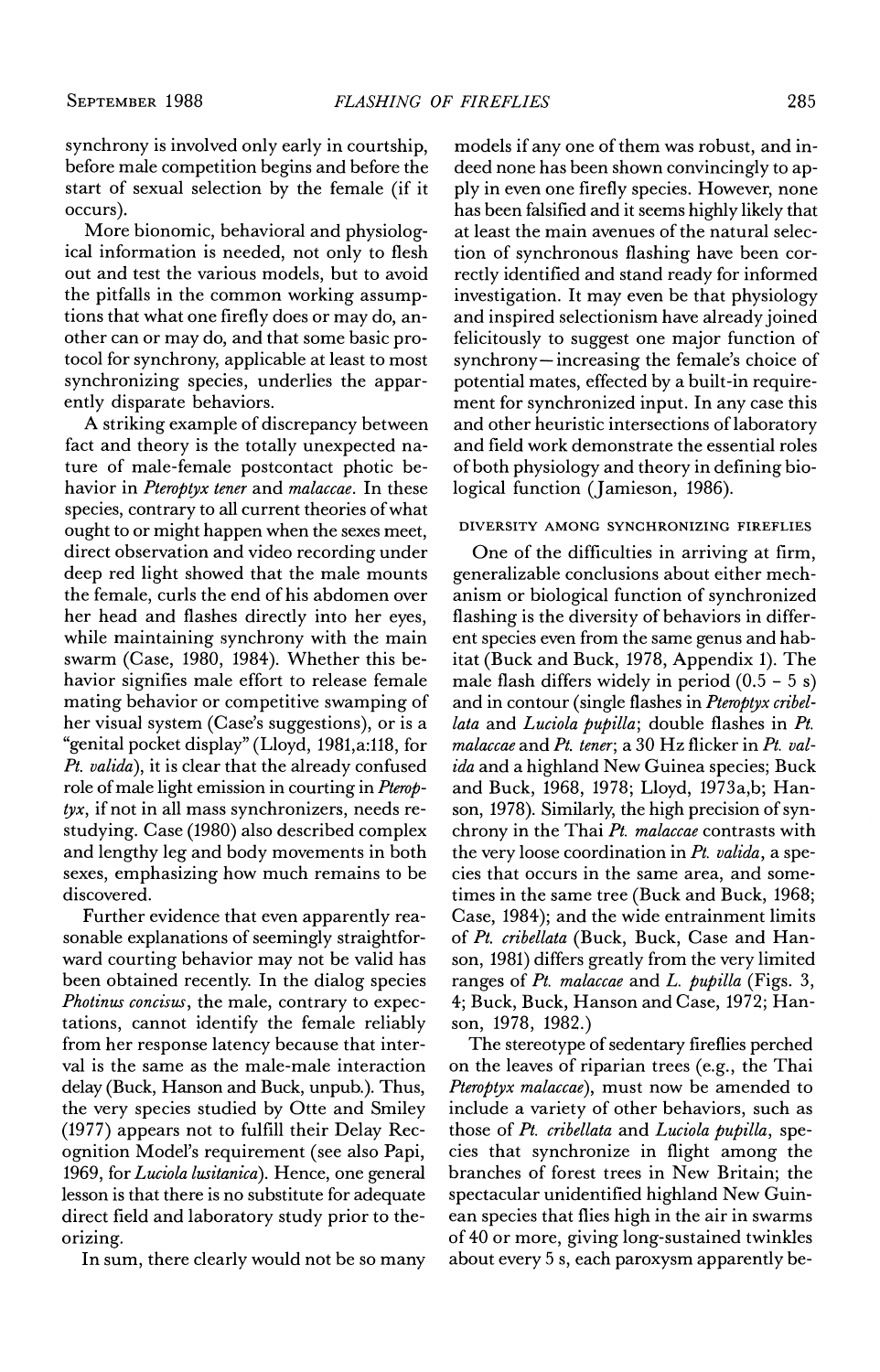ing triggered by the first to flash (unpublished frame-by-frame study by K. Friedman of a T. A. Hopkins film); the mysterious African belt display (Adamson, 1961); and the enigmatic Photinus knulli (Cicero, 1983). In addition, just as the apparently exact (phase-delayed?) synchrony in Africa upsets a supposed distinction between Oriental and Occidental displays, wave (sweeping) mass-flashing (apparently involving phase-advance and phasedelay synchronization in different species) has now been observed in several tropical Asian species, and the phase-delay resetting discovered in Pt. cribellata may occur also in rovers.

The documented geographical range of synchrony has been enlarged to include Kenya, Japan, Texas and Arizona. Yugoslavia is the first European venue (Mikšić and Mikšić, 1965; Baldaccini, Fiaschi and Papi, 1970). My mail has brought eyewitness or vicarious accounts of sightings in Vietnam, Mexico and Queensland. The early presumed association of synchrony with particular species of trees has been dispelled. Seemingly the only secure generalizations are that Far Eastern synchronizing species are truly gregarious and do not initiate courtship by means of individual-toindividual dialog.

#### **SUMMARY**

During the 50 years since synchronized flashing among fireflies was first reviewed the phenomenon has emerged as a pervasive behavioral complex fully rivalling animal behaviors in which odor or sound, rather than light, is the primary communicative modality. It illustrates the richness and variety of responsive repertories that can derive from the relatively simple insect nervous system and, in spite of its strict limitation to courtship, presents a protean functional and evolutionary puzzle even without consideration of the many other facets of reproductive ecology that interact with the programming of light emission and signaling.

Though an ability of two organisms to "keep time" with each other is apparently limited to arthropods and man (Buck, 1938; Buck and Buck, 1968) physiological work on flashsynchronization has broadened understanding of the neural production and control of rhythm

and entrainment in general. It has long been known that human beings have a "sense of rhythm" and orchestrate by reference to cues in the preceding, rather than contemporaneous cycle (Dunlap, 1910), but it has not been recognized generally that both the maintenance of a natural spontaneous rhythm and entrainment to foreign rhythms might be referable to very simple oscillatory cells or networks. On the other hand, in spite of the existence of resettable neurons in many molluscs and crustacea (and presumably in all higher animals), and their known ability to interact by means of both excitatory and inhibitory synaptic connections in coordinating a wide variety of rhythmic activities, it remains a mystery that no mammal besides man can perform any sort of whole-body group rhythmic activity that is truly synchronized.

From behavioral and evolutionary viewpoints, firefly synchrony illustrates the wealth of variations that can be played upon the simple theme of communication by means of light signals. In spite of questions raised about the physiological plausibility of this or that theory it is fair to say that no proposed explanation of the biological significance of flash-synchronization has been eliminated. Similarly, in spite of the breadth and ingenuity with which selectionist considerations have been applied to the behavior, an unequivocal rationale for its evolution is still elusive.

#### **ACKNOWLEDGMENTS**

I thank Elisabeth Buck, James Case, and Frank Hanson for the privilege of working with them over many years and for their insights. They and Ivan Polunin also generously made available much unpublished work. I am grateful to Albert Carlson and Jonathan Copeland for many suggestions. J. E. Lloyd has been a constant background force in my effort to understand the complexities and pitfalls of behavioral ecology. Among many other colleagues who have contributed to this review directly or indirectly I thank particularly John Alcock, Jelle Atema, Jean-Marie Bassot, Jane Brockmann, Joseph Cicero, David Crews, Helen Ghiradella, Ronald Hoy, Robert Josephson, Daniel Otte, Ladd Prosser, Robert Trivers, George Williams and Edward Wilson. Gordon Browne turned up the Hakluyt reference.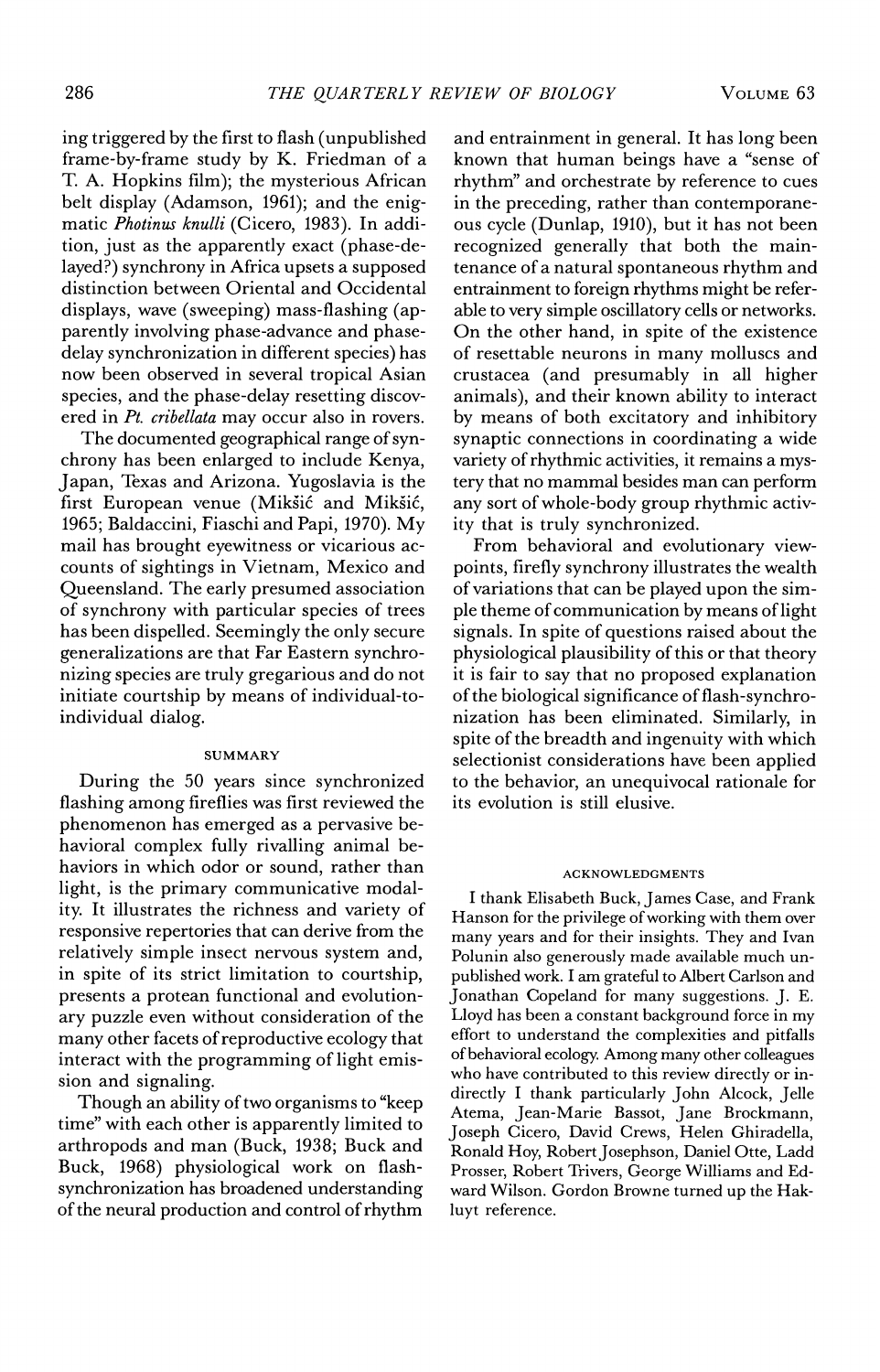#### **REFERENCES**

- ADAMSON, JOY. 1961. Living Free. Collins and Harvill, London.
- ALEXANDER, G. 1935. Is a pacemaker involved in synchronous flashing of fireflies? Science, 82: 440.
- ALEXANDER, R. D. 1975. Natural selection and specialized chorusing behavior in acoustical insects. In D. Pimental (ed.), Insects, Science and Society, p. 35-77. Academic Press, New York.
- ASCHOFF, J. 1965. Response curves in circadian periodicity. In J. Aschoff (ed.), Circadian Clocks, p. 95-111. North-Holland, Amsterdam.
- BAGNOLI, P., M. BRUNELLI, F. MAGNI, and D. MUSAMECI. 1976. Neural mechanisms underlying spontaneous flashing and its modulation in the firefly Luciola lusitanica. J. Comp. Physiol. A, 108: 133-156.
- BALDACCINI, N. E., V. FIASCHI, and E. PAPI. 1970. Rhythmic synchronous flashing in a Bosnian firefly. Monitore Zool. Ital. (N.S.), 3: 239-245.
- BALLANTYNE, L. A. 1987. Further revisional studies on the firefly genus Pteroptyx Olivier (Coleoptera: Lampyridae: Luciolinae: Luciolini). Trans. Am. Ent. Soc., 113: 117-170.
- BARBER, H. S. 1951. North American fireflies of the genus Photuris. Smithson. Misc. Coll., 117: 1-58.
- BASSOT, J-M., and I. V. POLUNIN. 1967. Synchronously flashing fireflies in the Malay Peninsula. Sci. Rept. Yokosuka City Mus., No. 13: 18-22.
- BLAIR, K. G. 1915. Luminous insects. Nature, 96:  $411 - 415.$
- BRUNELLI, M., and F. MAGNI. 1984. Sensorimotor integration in an insect's brain: the neurophysiological basis for the flashing dialog in the firefly Luciola lusitanica (Charp). Exp. Brain Res., Suppl.  $9: 393 - 410.$
- BRUNELLI, M., F. MAGNI, and M. PELLEGRINO. 1977. Excitatory and inhibitory events elicited by brief photic stimuli on flashing of the firefly Luciola lusitanica (Charp.). J. Comp. Physiol. A.,  $119: 15-35.$
- BUCK, J. B. 1935. Synchronous flashing of fireflies experimentally induced. Science, 81: 339-340.
- . 1937a. Studies on the firefly. I. The effects of light and other agents on flashing in Photinus pyralis, with special reference to periodicity and diurnal rhythm. Physiol. Zool., 10: 45-58.
- -. 1937b. Studies on the firefly. II. The signal system and color vision in Photinus pyralis. Physiol. Zool., 10: 412-419.
- 1937c. Flashing of fireflies in Jamaica. Nature, 139: 801.
- -. 1938. Synchronous rhythmic flashing of fireflies. Q. Rev. Biol., 13: 301-314.
- 1978. Functions and evolutions of bioluminescence. In P. Herring (ed.), Bioluminescence in Action, p. 419-460. Academic Press, London.
- BUCK, J., and E. BUCK. 1966. Biology of synchronous flashing of fireflies. Nature, 211: 562-564.
- -, and --- 1968. Mechanism of rhythmic synchronous flashing of fireflies. Science, 159: 1319-1327.
- -, and --- 1972. Photic signaling in the firefly Photinus greeni. Biol. Bull., 142: 195-205.
- -, and --- 1976. Synchronous fireflies. Sci.  $Am.$ , 234: 74-85.
- -, and --- 1978. Toward a functional interpretation of synchronous flashing of fireflies.  $Am$ . Nat., 112: 471-492.
- -, and ----- 1980. Flash synchronization as tool and enabler in firefly courtship competition.  $Am$ . Nat., 116: 591-593.
- BUCK, J., E. BUCK, J. F. CASE, and F. E. HANSON. 1981. Control of flashing in fireflies. V. Pacemaker synchronization in Pteroptyx cribellata. J. Comp. Physiol., A., 144: 287-298.
- BUCK, J., E. BUCK, F. E. HANSON, and J. F. CASE. 1972. Flash synchronization in a melanesian firefly. Am. Zool., 12: 682.
- BUCK, J., E. BUCK, F. E. HANSON, J. F. CASE,
- L. METS, and G. ATTA. 1981. Control of flashing in fireflies. IV. Free run pacemaking in a synchronic Pteroptyx. J. Comp. Physiol., A., 144: 277-286.
- BUCK, J., and J. F. CASE. 1986. Flash control and female dialog repertory in the firefly Photinus greeni Biol. Bull., 170: 176-197.
- CARLSON, A. D., and J. COPELAND. 1978. Behavioral plasticity in the flash communication systems of fireflies. Am. Scientist, 66: 340-346. -, and ----- 1985. Flash communication in fire-
- flies. Q. Rev. Biol., 60: 415-436.
- -, and --- 1988. Flash competition in male Photinus macdermotti fireflies. Behav. Ecol. Sociobiol., 22: 271–276.
- CARLSON, A. C., J. COPELAND, R. RADERMAN, and A. G. M. BULLOCH. 1976. Role of interflash intervals in a firefly courtship (Photinus macdermotti). Anim. Behav., 24: 786-792.
- CASE, J. F. 1980. Courting behavior in a synchronously flashing, aggregative firefly, Pteroptyx tener. Biol. Bull., 159: 613-625.
- -. 1984. Vision in mating behaviour of fireflies. In T. Lewis (ed.), Insect Communication, p. 195-222. Academic Press, London.
- CASE, J. F., and J. BUCK. 1963. Control of flashing in fireflies. II. Role of central nervous system. Biol. Bull., 125: 234-250.
- CASE, J. F., F. E. HANSON, I. POLUNIN, and A. BARNES. 1972. Mechanism and adaptive significance of aggregation in synchronous flashing fireflies. Am. Zool., 12: 683.
- CASE, J. F., and M. S. TRINKLE. 1968. Light-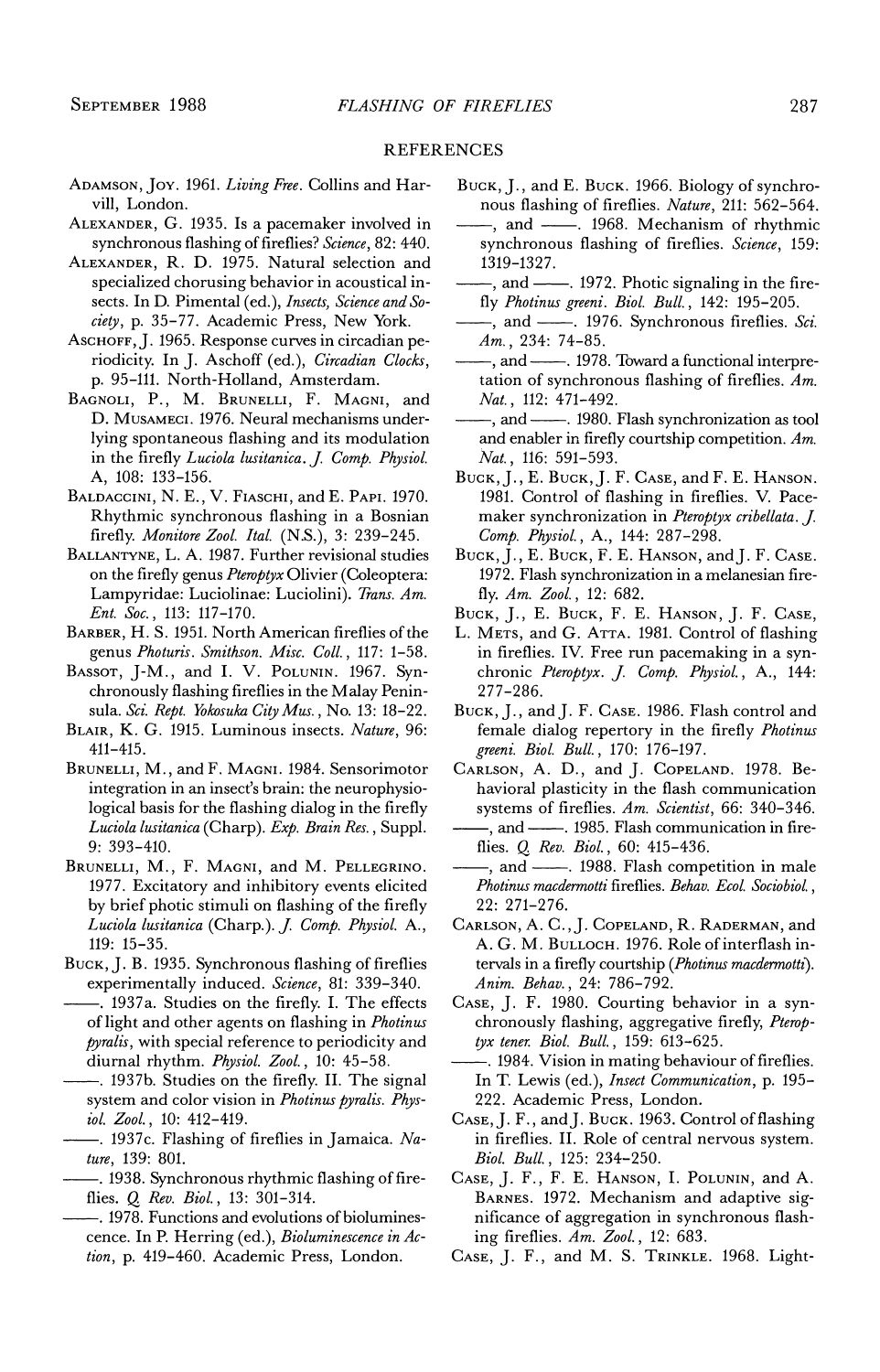inhibition of flashing in the firefly, Photuris missouriensis. Biol. Bull., 135: 476-485.

- CICERO, J. M. 1983. Lek assembly and flash synchrony in the Arizona firefly Photinus knulli Green (Coleoptera: Lampyridae). Coleopt. Bull., 37:  $318 - 342.$
- DUNLAP, K. 1910. Reactions to rhythmic stimuli, with attempt to synchronize. Psychol. Rev., 17: 399-416.
- ESKELUND, K. 1947. My Danish Father. Doubleday, New York.
- HAKLUYT, R. 1589. A Selection of the Principal Voyages, Traffiques and Discoveries of the English Nation. [Edited by Laurence Irving, Knopf, New York, 1926.1
- HANEDA, Y. 1941. Description of the synchronous flashing of fireflies in Rabaul, New Britain. Kagaku Nanyo, 3: 66-69. [In Japanese.]
- -. 1966. Synchronous flashing of fireflies in New Guinea. Sci. Rept. Yokosuka City Mus., No. 12: 4-8.
- HANSON, F. E. 1978. Comparative studies of firefly pacemakers. Fed. Proc., 37:2158-2164.
- 1982. Pacemaker control of rhythmic flashing of fireflies. In D. Carpenter (ed.), Cellular Pacemakers, Vol. 2, p. 81-100. Wiley, New York.
- HANSON, F. E., J. F. CASE, E. BUCK, and J. BUCK. 1971. Synchrony and flash entrainment in a New Guinea firefly. Science, 174: 161-164.
- HESS, W. N. 1920. Notes on the biology of some common Lampyridae. Biol. Bull., 38: 39-76.
- JAMIESON, I. G. 1986. The functional approach to behavior: is it useful? Am. Nat., 127: 195-208.
- KAEMPFER, E. 1727. The History of Japan (With a Description of the Kingdom of Siam). [1906 reprint by James McLehose, Glasgow.]
- KUMAR, D. 1979. Ecology and flashing behaviour of Pteroptyx tener (Olivier) (Coleoptera, Lampyridae) at Kuala Selangor. B. S. Thesis, Univ. Malaya. Kuala Lumpur, Malaysia.
- LLOYD, J. E. 1966. Studies on the flash communication system of Photinus fireflies. Misc. Publ. Mus. Zool. Univ. Michigan, No. 130: 1-95.
- -. 1969a. Flashes of Photuris fireflies: Their value and use in recognizing species. Florida Ent., 52:  $29 - 35.$
- -. 1969b. Flashes, behavior and additional species of nearctic Photinus fireflies (Coleoptera: Lampyridae). Coleopt. Bull., 23: 29-40.
- -. 1972. Mating behavior of a New Guinea Luciola firefly: A new communicative protocol (Coleoptera: Lampyridae). Coleopt. Bull., 26:  $155 - 163.$
- 1973a. Model for the mating protocol of synchronously flashing fireflies. Nature, 245:268-270.
- -. 1973b. Fireflies of Melanesia: bioluminescence, mating behavior, and synchronous flashing (Coleoptera: Lampyridae). Environ. Entomol.,  $2: 991 - 1008.$
- -. 1973c. A firefly inhabitant of coastal reefs in New Guinea (Coleoptera: Lampyridae). Biotropica, 5: 168-174.
- -. 1979. Sexual selection in luminescent beetles. In M. S. Blum and N. A. Blum (eds.), Sexual Selection and Reproductive Competition in Insects, p. 293-342. Academic Press, New York.
- -. 1981a. Sexual selection: individuality, identification, and recognition in a bumblebee and other insects. Florida Entomol., 64:89-118.
- -. 1981b. Firefly mate-rivals mimic their predators and vice versa. Nature, 290: 498-500.
- . 1981c. Mimicry in the sexual signals of fireflies. Sci. Am., 245: 138-145.
- MAST, S. O. 1912. Behavior of fire-flies (Photinus pyralis)? with special reference to the problem of orientation. J. Anim. Behav., 2: 256-272.
- MAURER, U. M. 1968. Some parameters of photic signalling important to sexual and species recognition in the firefly Photinus pyralis. M. S. Thesis, State Univ. of New York, Stony Brook.
- McDERMOTT, F. A. 1911. Some further observations on the light-emission of American Lampyridae: the photogenic function as a mating adaptation in the Photinini. Can. Entomol., 43:399-406.
- MCDERMOTT, F. A., and J. B. BUCK. 1959. The lampyrid fireflies of Jamaica. Trans. Am. Ent. Soc.,  $85: 1-112.$
- MIKŠIĆ, R., and S. MIKŠIĆ. 1965. Einige Beobachtungen an Lampyriden. Entomol. Nachr., 9: 76–77.
- MILLER, G. S., JR. 1935. Synchronous firefly flashing. Science, 81: 590-591.
- Онва, N. 1984. Synchronous flashing in the Japanese firefly, Luciola cruciata (Coleoptera: Lampyridae). Sci. Rept. Yokosuka City Mus., No. 32: 23-32.
- OTTE, D. 1980. On theories of flash synchronization in fireflies.  $Am. Nat.$ , 116: 587-590.
- OTTE, D., and J. SMILEY. 1977. Synchrony in Texas fireflies with a consideration of male interaction models. Biol. Behav., 2: 143-158.
- PAPI, F. 1969. Light emission, sex attraction and male flash dialogue in a firefly, Luciola lusitanica (Charp.). Monit. Zool. Ital., (N. S.), 3: 135-184.
- PAVLIDES, T. 1973. Biological Oscillators: Their Mathematical Analysis. Academic Press, New York.
- PERKEL, D. H., J. H. SCHULMAN, T. H. BULLOCK, G. P. MOORE, and J. P. SEGUNDO. 1964. Pacemaker neurons: effects of regularly spaced synaptic input. Science, 145: 61-63.
- PINSKER, H. M. 1977. Aplysia bursting neurons as endogenous ocillators. I. Phase-response curves for pulsed inhibitory synaptic input. J. Neurophysiol., 40: 527-543.
- PLATE, L. 1916. Fauna ceylanica, Untersuchungen zur Ceylons nach den Sammlungen von L. Plate. II. Übersicht über biologische Studien auf Ceylon. 8. Rhythmik des Leuchtens beim Leucht-